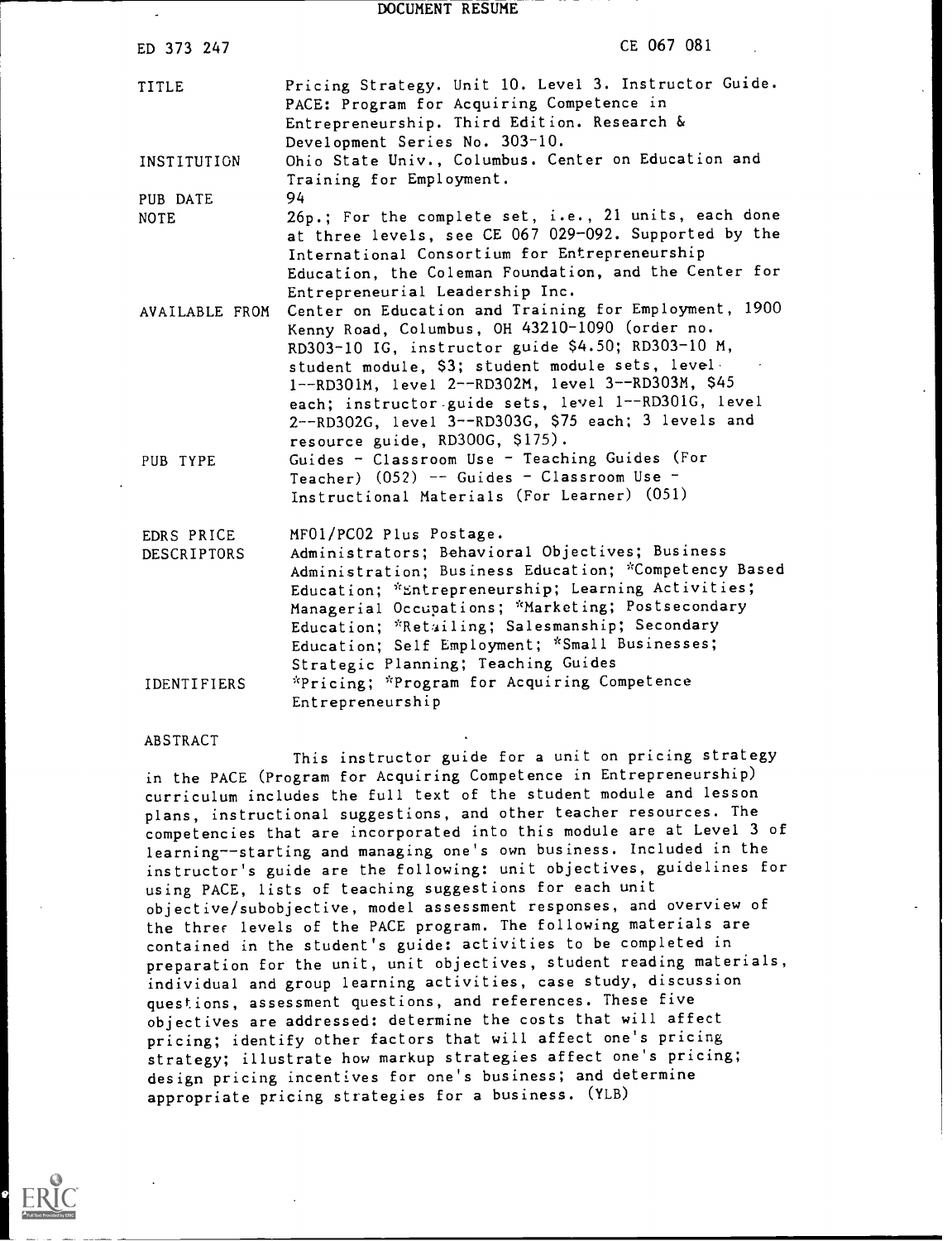

#### Objectives:

 $2070$ 

- Determine the costs that will affect pricing.
- Identify other factors that will affect your pricing strategy.
- Illustrate how markup strategies affect your pricing.
- Design pricing incentives for your business.
- Determine appropriate pricing strategies for a business. U.S. DEPARTMENT OF EDUCATION **E DUCATIONAI RESOURCES INFORMATION**<br>CENTER (ERIC)
	- CENTER (ERICi<br>document has been reproduced as .nc eiged from the person or organization .<br>pnaling it
	- **Cl.** Minor changes have been made to mpr we reproduction quality
	- Points of view or opinions stated in this<br>document Journal necessarily represent<br>official OERI position or policy

'PERMISSION TO REPRODUCE THIS MATERIAL HAS BEEN GRANTED BY

 $\lambda$ 

TO THE EDUCATIONAL RESOURCES **BEST COPY AVAILABLE** INFORMATION CENTER (ERIC)."

# INSTRUCTOR GUIDE

# Unit 10 Pricing Strategy Level 3

## HOW TO USE PACE

- Use the objectives as a pretest. If a student is able to meet the objectives, ask him or her to read and respond to the assessment questions in the back of the module.
- Duplicate the glossary from the Resource Guide to use as a handout.
- Use the teaching outlines provided in the Instructor Guide for assistance in focusing your teaching deliv, The left side of each outline page  $\mu$ sts objectives with the corresponding headings (margin questions) from the unit. Space is provided for you to add your own suggestions. Try to increase student involvement in as many ways as possible to foster an interactive learning process.
- When your students are ready to do the Activities, assist them in selecting those that you feel would be the most beneficial to their growth in entrepreneurship.
- Assess your students on the unit content when they indicate they are ready. You may choose written or verbal assessments according to the situation. Model responses are provided for each module of each unit. While these are suggested responses, others may be equally valid.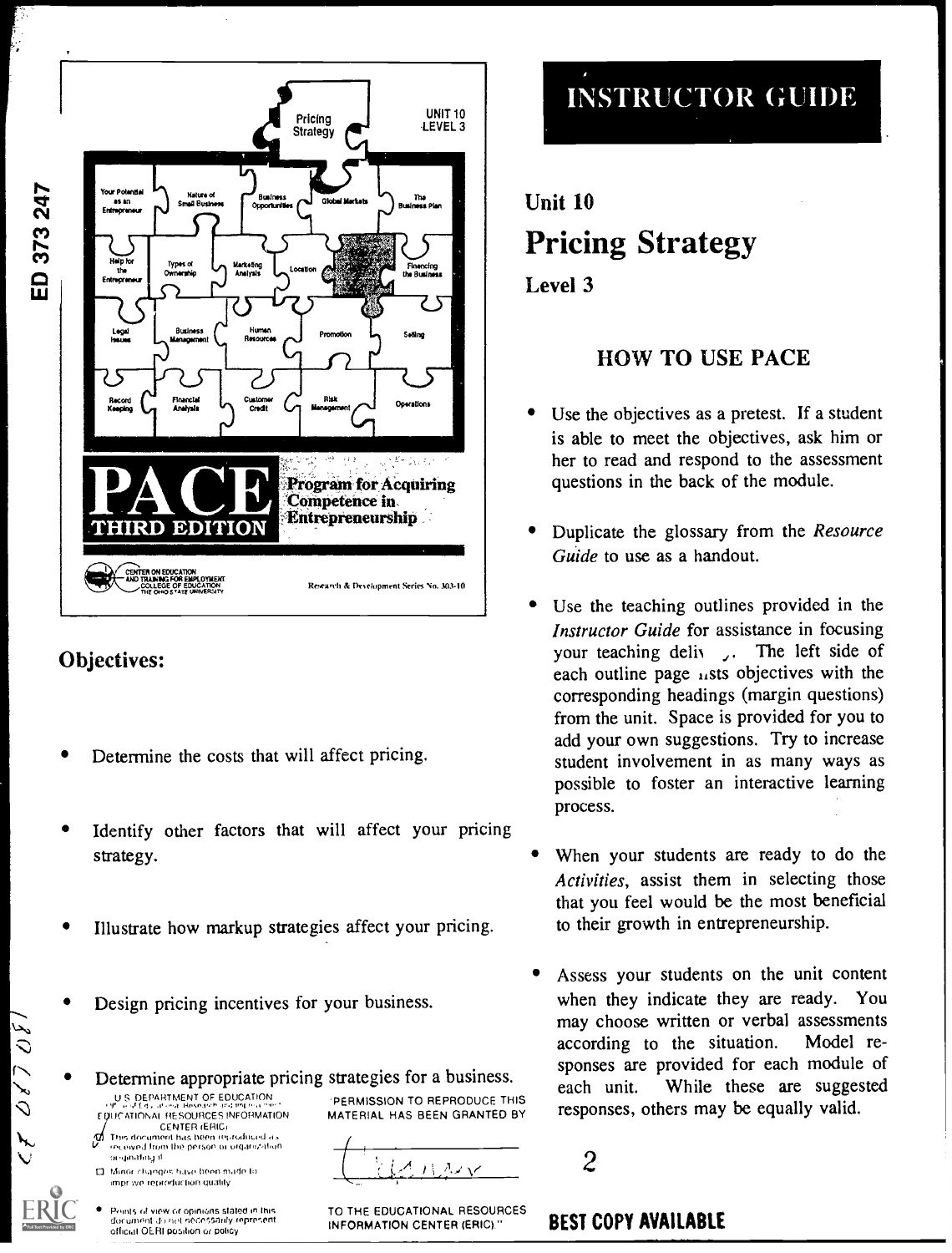$\ddot{\phantom{0}}$ 

| 1. EXPLAIN THE VALUE OF<br><b>MAINTAINING ACCURATE</b><br><b>RECORDS</b> |                                                                                                                                                                                                                                                                                                                                                                                                                                            |
|--------------------------------------------------------------------------|--------------------------------------------------------------------------------------------------------------------------------------------------------------------------------------------------------------------------------------------------------------------------------------------------------------------------------------------------------------------------------------------------------------------------------------------|
| Why should a new business owner<br>keep records?                         | If a new business owner did not keep records what would<br>happen? Propose this scenario to the class and discuss what<br>might happen.                                                                                                                                                                                                                                                                                                    |
| 2. DETERMINE ALL RECORDS<br>NEEDED FOR YOUR BUSINESS                     |                                                                                                                                                                                                                                                                                                                                                                                                                                            |
| What are source documents?                                               | Throughout this unit, you will need to refer to a number of<br>bookkeeping records. A business owner/guest speaker may be<br>willing to share copies of their records with the class. Or, you<br>may take a field trip to a record keeping service center and ask<br>them to show you their records. Other possibilities are to obtain<br>copies of a small business' bookkeeping records or samples of<br>bookkeeping software printouts. |
|                                                                          | In this section, show some of the source documents such as<br>invoices and purchase orders. Then, demonstrate how source<br>documents are recorded in the journal.                                                                                                                                                                                                                                                                         |
| Who should maintain the business<br>records?<br>Why have an accountant?  | Ask students what characteristics they would look for when<br>hiring a bookkeeper or accountant.                                                                                                                                                                                                                                                                                                                                           |
| What should you discuss with<br>your accountant?                         | Show the class copies of the bookkeeping records mentioned in<br>this section. Ask what source documents would be needed to<br>create these records.                                                                                                                                                                                                                                                                                       |
| What is double-entry bookkeep-<br>ing?                                   | Track journal entries from your sample bookkeeping material to<br>the appropriate ledger entries.                                                                                                                                                                                                                                                                                                                                          |
| What journals are most commonly<br>used by small businesses?             | Lay out all the different sample journals on a table and discuss<br>their use.                                                                                                                                                                                                                                                                                                                                                             |
| What are accounts payable and<br>receivable systems?                     | Track several accounts receivable and accounts payable entries<br>on the sample iedgers.                                                                                                                                                                                                                                                                                                                                                   |
| What is needed for<br>payroll<br>records?                                | Examine a payroll register sample.                                                                                                                                                                                                                                                                                                                                                                                                         |

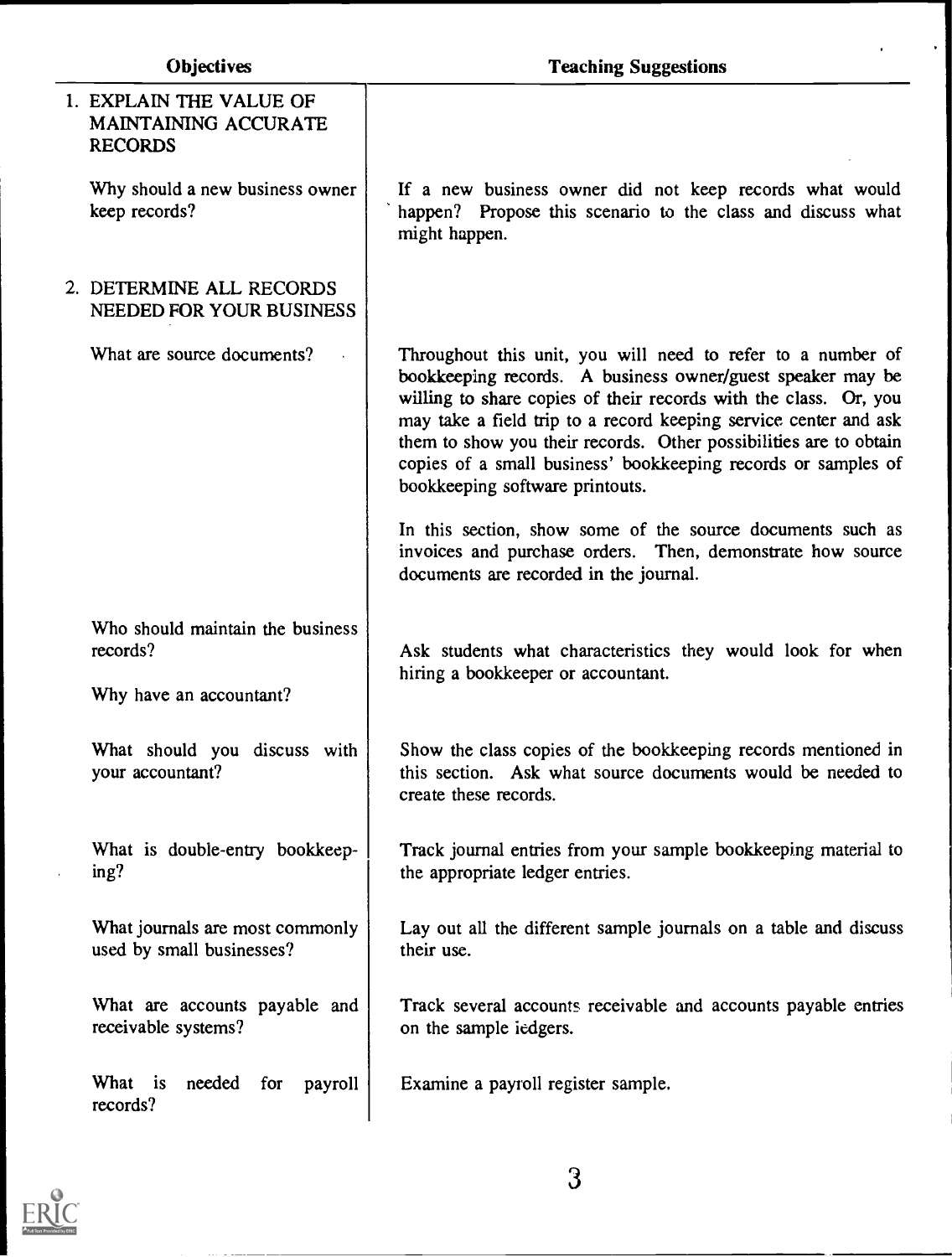| <b>Objectives</b>                                     | <b>Teaching Suggestions</b>                                                                                                                                      |
|-------------------------------------------------------|------------------------------------------------------------------------------------------------------------------------------------------------------------------|
| Why should you control cash<br>flow?                  | Present a sample daily sales and cash flow summary. Ask why<br>can't it be done monthly? Following the form in Figure 3,                                         |
| How do you control cash flow?                         | change the amount of the entries and let students calculate total                                                                                                |
| How important is the daily sales<br>and cash summary? | sales.                                                                                                                                                           |
| What is a journal of sales and<br>receipts            | Track entries from the daily sales and cash flow summary to the<br>journal of sales and receipts.                                                                |
| What is a cash disbursement jour-<br>nal?             | Present a sample cash disbursement journal.                                                                                                                      |
| What is a petty cash fund?                            | Ask the class why businesses have petty cash funds and how<br>businesses control theft from this fund.                                                           |
| How is the bank reconciliation<br>statement used?     | Briefly review the bank reconciliation form from PACE Record<br>Keeping Level 1. Discuss the importance of maintaining<br>accurate records of your bank balance. |
| What is a general ledger?                             |                                                                                                                                                                  |
| What about assets and the ledger?                     |                                                                                                                                                                  |
| What about liabilities and the<br>ledger?             | Show a sample general ledger. Track several entries from jour-<br>nals to the general ledger. Be sure to include entries from asset,                             |
| What about net worth?                                 | liability, net worth, income and expense ledgers.                                                                                                                |
| What about income<br>and<br>the<br>ledger?            |                                                                                                                                                                  |
| What about expenses and the<br>ledger?                |                                                                                                                                                                  |
| What is inventory?                                    | Ask the class what kinds of inventory a restaurant would have.<br>What kinds of inventory would a shoe manufacturer have? Etc.                                   |
| How much inventory do you need?                       | Discuss the factors that would affect desirable inventory levels in<br>a restaurant.                                                                             |
|                                                       |                                                                                                                                                                  |

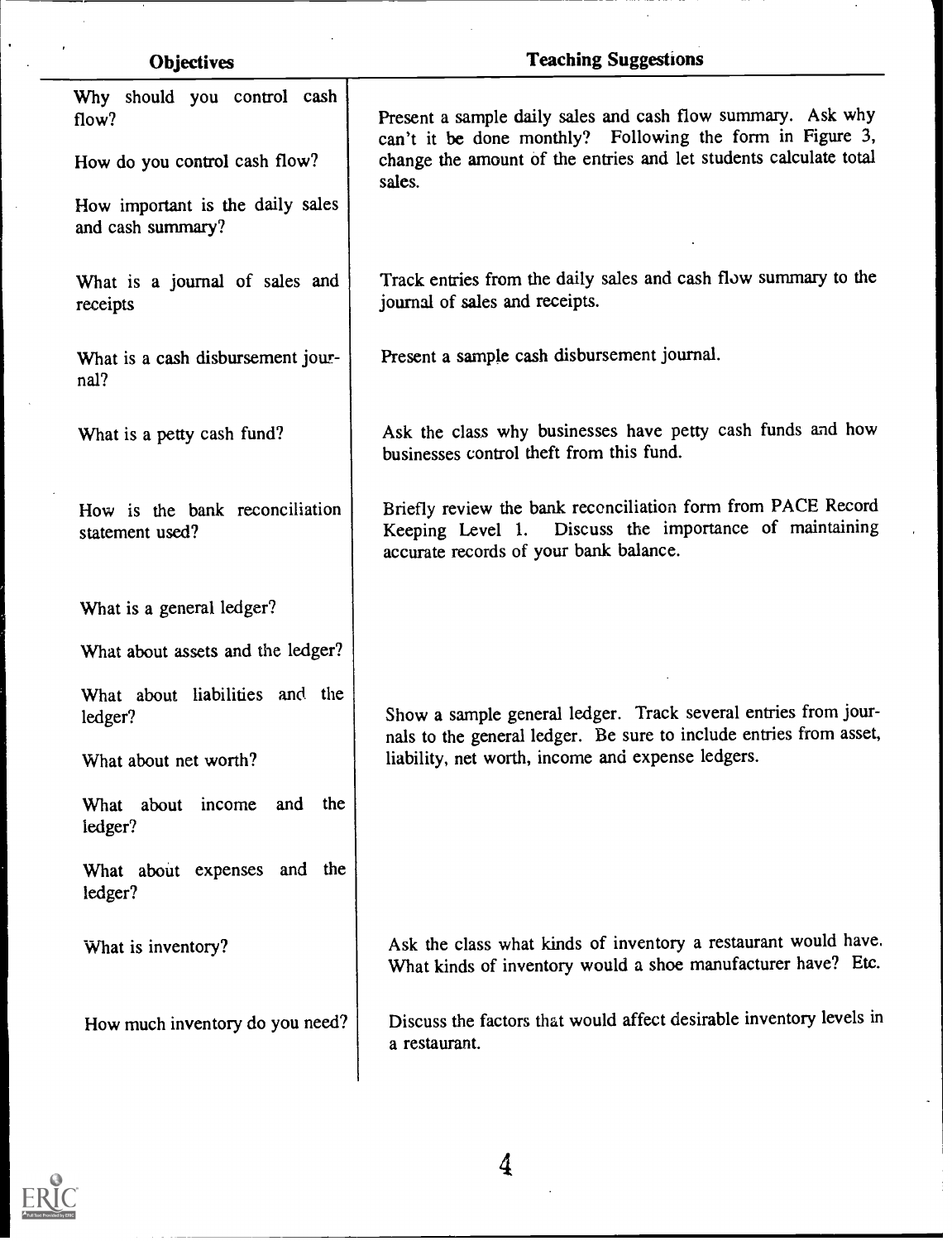| <b>Objectives</b>                                                   | <b>Teaching Suggestions</b>                                                                                                                                                                      |  |
|---------------------------------------------------------------------|--------------------------------------------------------------------------------------------------------------------------------------------------------------------------------------------------|--|
| What are the functions of inven-<br>tory control systems?           |                                                                                                                                                                                                  |  |
| What is a perpetual inventory?                                      | Ask the class why controlling inventory is important. List re-<br>sponses on the board. Ask for ways to track your inventory. Be<br>sure to include physical, perpetual and electronic inventory |  |
| What is a physical inventory?                                       | systems.                                                                                                                                                                                         |  |
| What is an electronic inventory<br>system?                          |                                                                                                                                                                                                  |  |
| What are budget systems?                                            |                                                                                                                                                                                                  |  |
| What is a sales budget?                                             | Show the sample budgets and discuss how the different budgets                                                                                                                                    |  |
| What are merchandising and pur-<br>chasing budgets?                 | are established.                                                                                                                                                                                 |  |
| What is the advertising budget?                                     |                                                                                                                                                                                                  |  |
| Are there other record keeping<br>needs?                            | Discuss with the class any other records beyond those covered.                                                                                                                                   |  |
| 3. DEVELOP A PLAN FOR<br><b>MANAGING YOUR RECORDS</b>               |                                                                                                                                                                                                  |  |
| How are computers used?                                             | Demonstrate the use of personal computers in record keeping.                                                                                                                                     |  |
| Should I protect my record-keep-<br>ing system from damage or loss? | Discuss different ways records can be protected.                                                                                                                                                 |  |

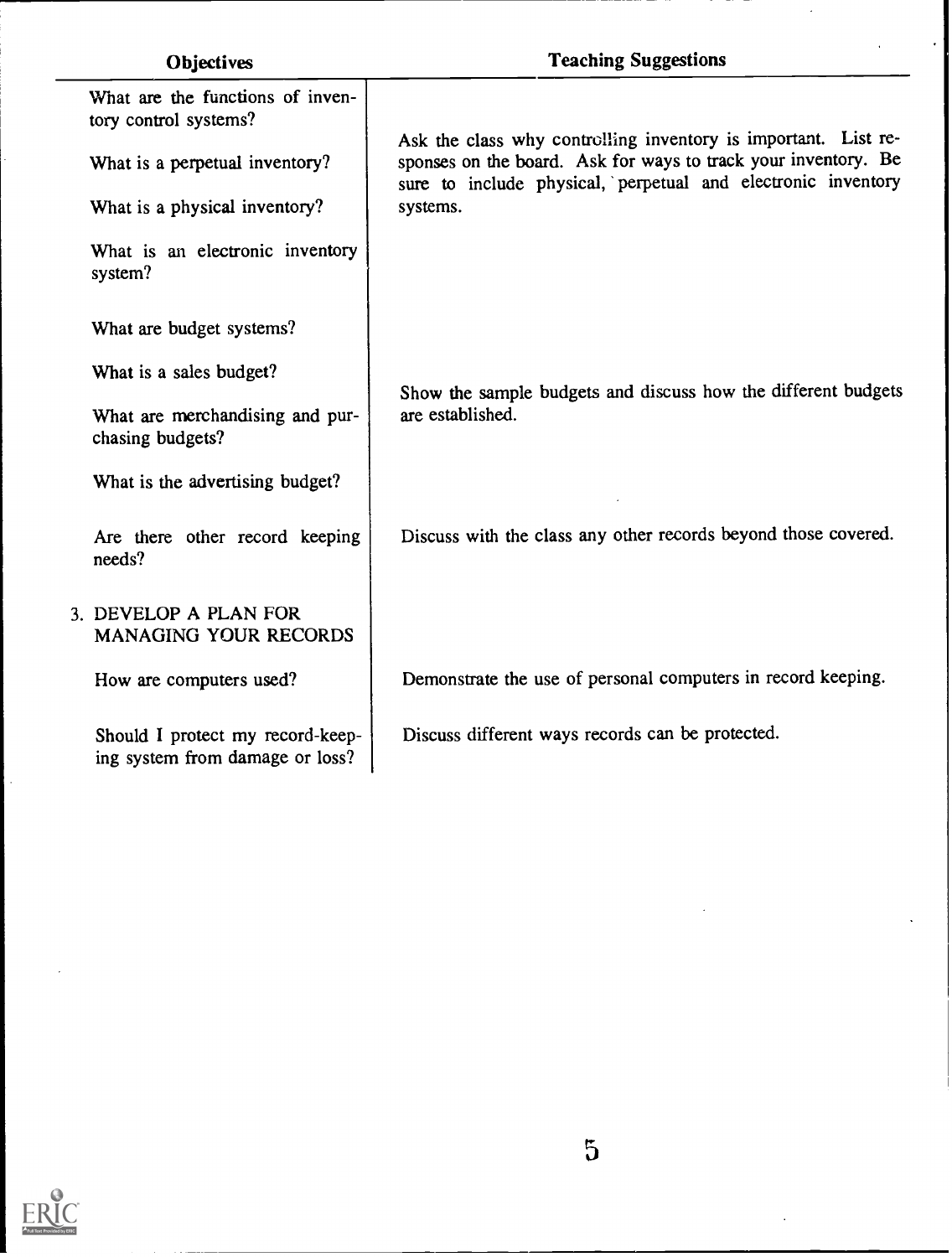#### MODEL ASSESSMENT RESPONSES

- 1. Double-entry bookkeeping is a system based on basic accounting equation that specifies that the assets of a company will equal its liabilities plus its capital. Any transaction will always effect two accounts in opposite directions to maintain the equations balance.
- 2. The following record-keeping devices should be used in a business: journals, ledgers, merchandise inventory, budget systems, and nonfinancial records.
- 3. (a) sales journals register receipts or sales book receipts
	- (b) daily sales and cash summary
	- (c) accounts receivable
	- (d) accounts payable
	- (e) payroll register
	- (f) inventory control system
	- (g) bank reconciliation statement
	- (h) petty cash fund
- 4. The response to this question will vary with the individual student. For example, a student might say that initially they plan to keep the books themselves on a personal computer. As the business expands, they anticipate having less time to do bookkeeping and more complicated records. At this point, they will hire a bookkeeper.
- 5. Some of the important record-keeping functions that might be performed by a computer include:
	- (a) automatically collecting and storing information
	- (b) producing financial statements and management reports
	- (c) meeting government reporting and documentation requirements
	- (d) receiving and transmitting information to other businesses and your customers
	- (e) take customers orders and handle customers inquiries
- 6. Good business records should be: (1) easy to use, (2) easy to understand, (3) reliable, (4) accurate, (5) consistent, and (6) provide information on a timely basis.

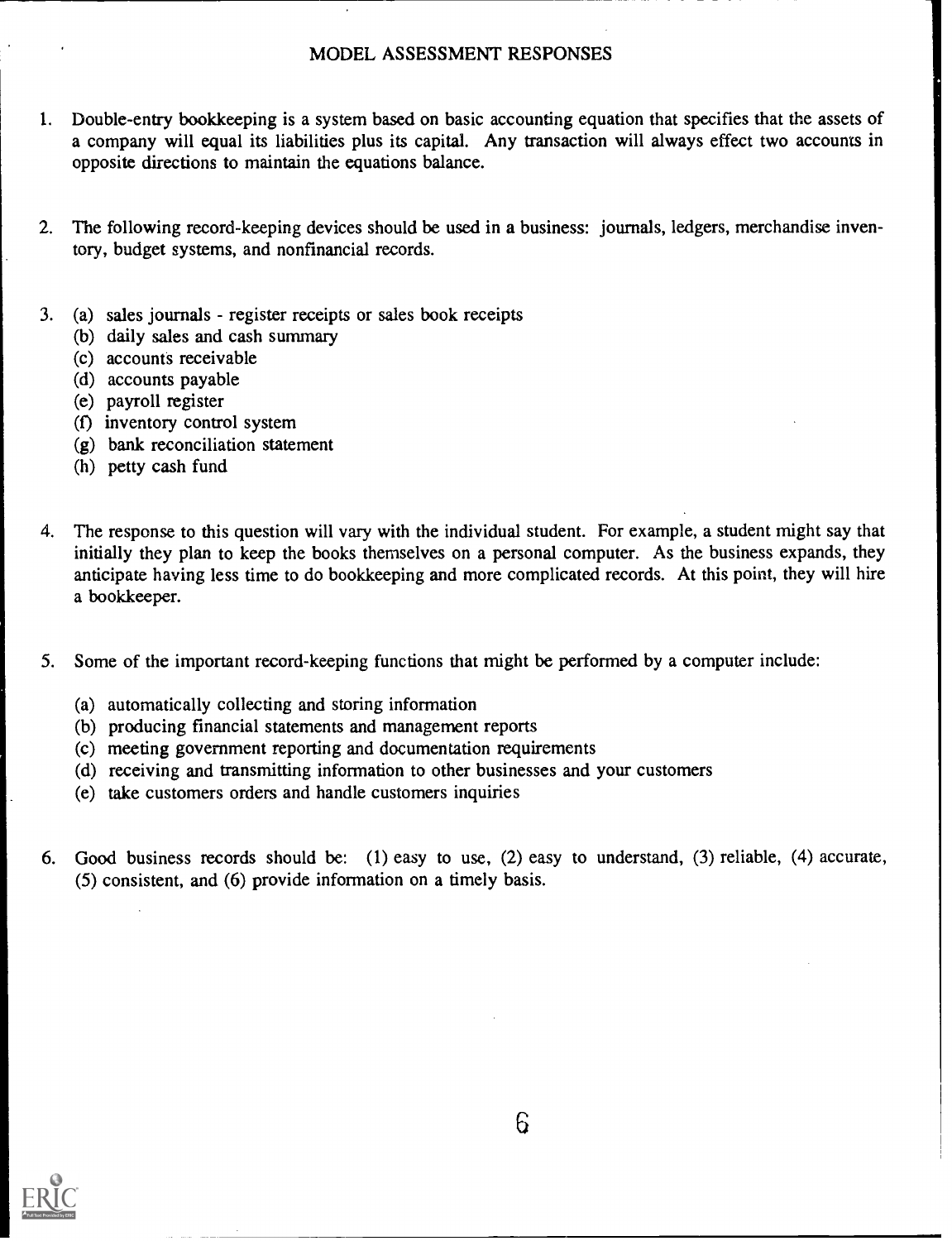

Incorporates the needed competencies for creating and operating a small business at three levels of learning, with experiences and outcomes becoming progressively more advanced.

**Level 1** — Understanding the creation and operation of a business.

Level  $2$  — Planning for a business in your future.

Level  $3$  — Starting and managing your own business.

Self-contained Student Modules include: specific objectives, questions supporting the objectives, complete content in form of answers to the questions, case studies, individual activities, group activities, module assessment references. Instructor Guides include the full text of each student module and lesson plans, instructional suggestions, and other resources. PACE, Third Edition, Resource Guide includes teaching strategies, references, glossary of terms, and a directory of entrepreneurship assistance organizations.

> For information on PACE or to order, contact the Publications Department at the Center on Education and Training for Employment, 1900 Kenny Road, Columbus, Ohio 43210-1090 (614) 292-4353, (800) 848-4815.

Support for PACE, Third Edition provided in whole or in part by:

International Consortium for Entrepreneurship Education and

International Enterprise Academy Center on Education and Training for Employment The Ohio State University 7

The Coleman Foundation

Center for Entrepreneurial Leadership Inc. Ewing Marion Kauffman Foundation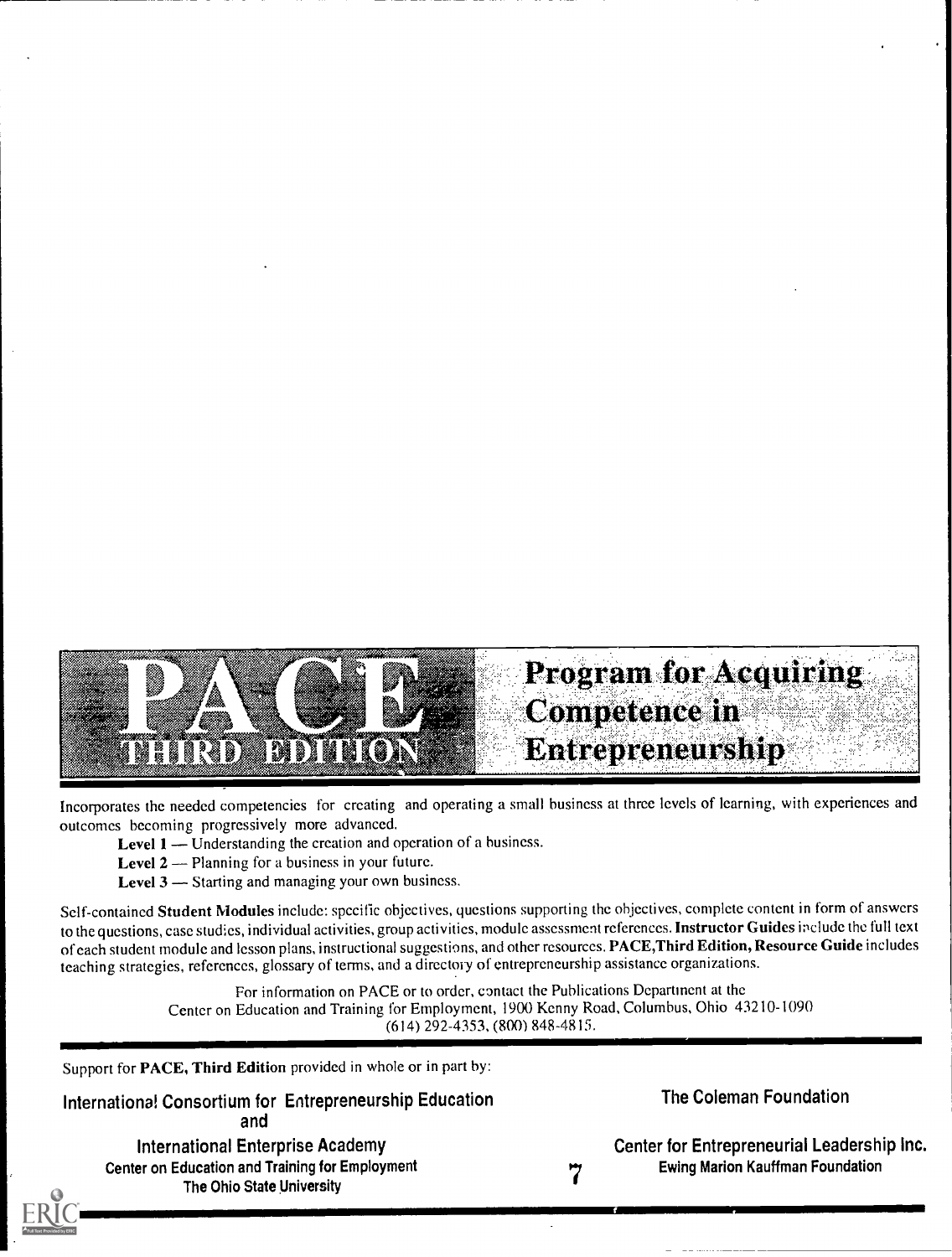



CENTER ON EDUCATION AND TRAINING FOR EMPLOYMENT COLLEGE OF EDUCATION

Research & Development Series No. 303-10<br>8

Program for Acquiring

**Competence in** 

Entrepreneurship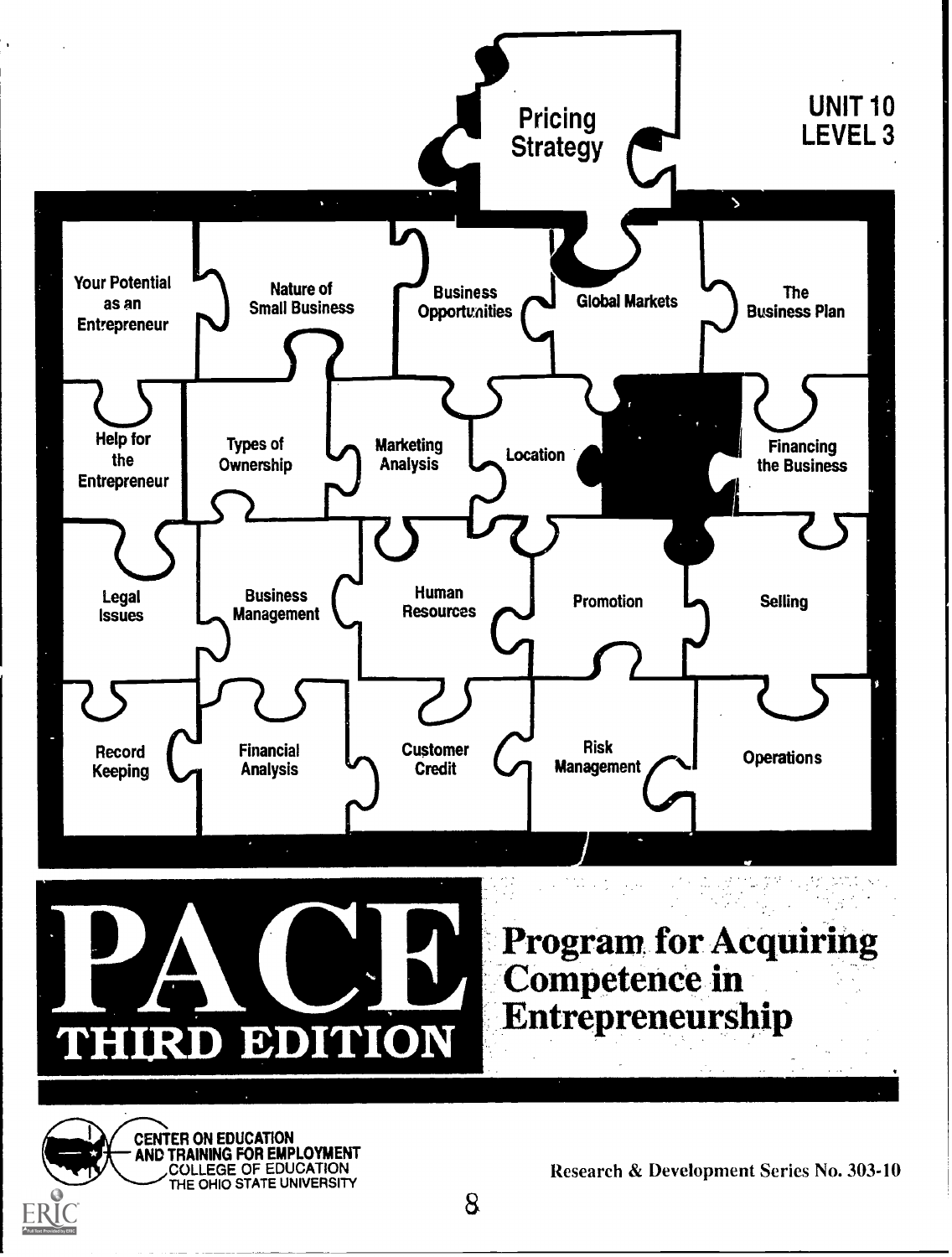## PRICING STRATEGY

#### BEFORE YOU BEGIN . . .

- 1. Consult the Resource Guide for instructions if this is your first PACE unit.
- 2. Read What are the Objectives for this Unit on the following page. If you think you can meet these objectives now, consult your instructor.
- 3. These objectives were met in Level 1 and Level 2:

Level 1

- Define pricing as part of the marketing mix.  $\bullet$
- Identify costs that affect pricing.
- Explain how competition affects pricing.  $\bullet$
- Describe the impact of consumer demand on prices.
- Discuss the relationship between image and price.

Level 2

- Identify factors that affect pricing decisions.
- Describe profit margin.
- Determine how to compute profit margin.
- Identify pricing incentive options.
- Discuss pricing strategy choices.
- 4. Look for these business terms as you read this unit. If you need help with the meanings, ask your instructor for a copy of the PACE Glossary contained in the Resource Guide.

Cash discounts Cumulative discounts Fixed/variable cost Floor price Product life cycle

Profit margin Quantity discounts Tactical discounts Target markets Trade discounts



Copyright © 1994, Center on Education and Training for Employment, The Ohio State University. All rights reserved.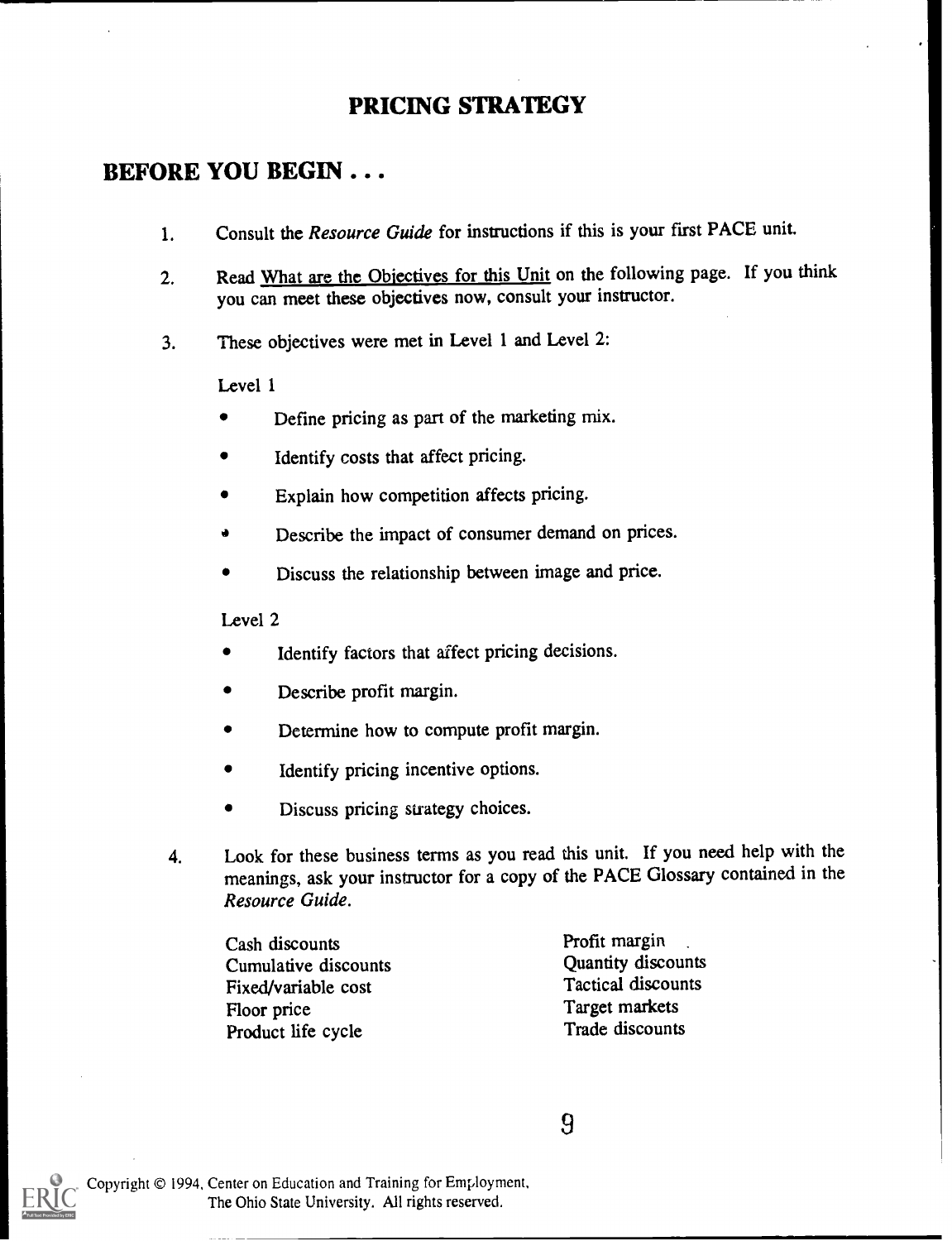#### PRICING STRATEGY

#### WHAT ARE THE OBJECTIVES FOR THIS UNIT?

Upon completion of this unit you will be able to

- determine the costs that will affect pricing,
- identify other factors that will affect your pricing strategy,
- illustrate how markup strategies affect your pricing,
- design pricing incentives for your business, and
- determine appropriate pricing strategies for your business.

#### WHAT IS THIS UNIT ABOUT?

Entrepreneurs rarely truly  $\Box$  derstand the impact of the development of a pricing strategy. While product development, promotion, distribution, and accounting are all essential to running a business efficiently, only the price will determine how much money will actually come in the door. It is the *price* that the consumer pays that generates the revenues that pay for all of the other activities undertaken by the company.

The information in this unit illustrates the importance of the pricing decision for the profit of the business. Determining the right price for your product or service is critical.

The price chosen impacts the product's profitability in many ways. The price projects an image for the product or service, and plays a major role in the decision-making process of the consumer.

The purpose of this unit is to assist you in developing a pricing strategy. First, the developing a pricing strategy. costs that affect the minimum price range will be broken down. After determining the minimum price, you will explore other elements of business that will impact the price. Then, various ways that the business can manipulate the price to gain a competitive advantage will be examined. Finally, you will learn how to put all these pricing considerations together to develop a pricing strategy.

#### WHAT ARE THE COSTS THAT AFFECT PRICING?

There are many reasons that people decide to sacrifice the security of a job in a large

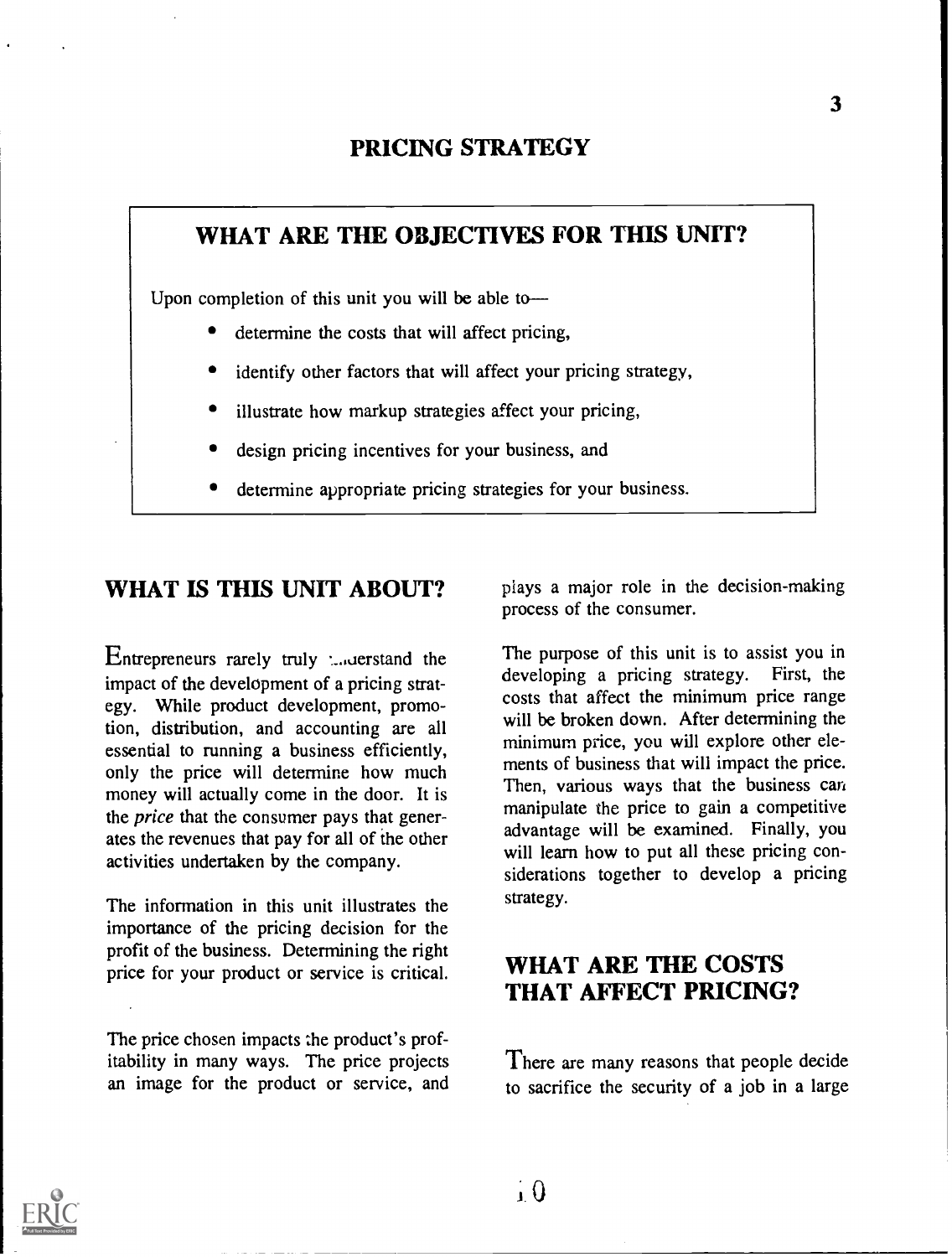company to run a business for themselves. For some, it is the sensation of being in charge of your own destiny. For others, it is the feeling that every dollar earned is a dollar for them rather than for someone else. For many, it is the lesire to see if their skills and abilities can provide a comfortable life for them and their families, rather than for the employer and his or her business. Underlying these themes is the need for financial security. In fact, profit is often one of the strongest motivators behind many entrepreneurs' decisions to start their own businesses.

Often, small business people overlook the importance of the price they charge for their product or service and its impact on the bottom line. The reason is that many business people are not aware of either the flexibility they have in pricing their products or the constraints in which the price must  $t \circ$  set. For example, it is possible that your company can charge 15 percent more for the product you sell without sacrificing sales. Similarly, your company might be losing money on every sale it makes.

In reality, there is a band in which a company can be flexible with its pricing. This band is defined at the low end by the costs. The high price is determined by the point at which the price discourages people from buying the product because it no longer represents a good value.

The profit maximizing price is within this band. In order to find it, the first step is to have a complete and full understanding of the costs involved in doing business. These costs can be divided into two broad categories. These are fixed costs and variable costs.

#### TOTAL COST = FIXED COSTS + VARIABLE COSTS

Variable costs are easy to al'ocate and calculate because they are the costs that vary with the volume production of a good or service. For example, assume that your company makes cars. For the sake of simplicity, instead of actually producing any of the components for the car, your company buys everything from an outside supplier. Your variable costs will be the costs associated with all of the components of the car that your company buys. By totaling the cost of the engine, panels, wheels, instruments, seats, lights, transmission, and all of the other components, you will arrive at the total variable cost of the car. Because these costs will vary depending on how many cars you want to assemble, they are considered variable costs.

#### VARIABLE COSTS: Costs that vary with the quantity of goods and services produced

Variable costs are allocated to the item for which the costs were incurred. Each car has one engine, four wheels, and so on. The product must be priced at least high enough to cover these variable costs. But, what about the costs that are not directly associated with the production of the car? In order to do business, the company must rent or buy office, warehouse, and factory space. The company must pay utility bills and salaries. In fact, the business must somehow pay for all of the costs that are incurred in doing business, regardless of whether they are directly associated with the manufacture of cars.

The way the company pays for these expenses is by generating revenue through

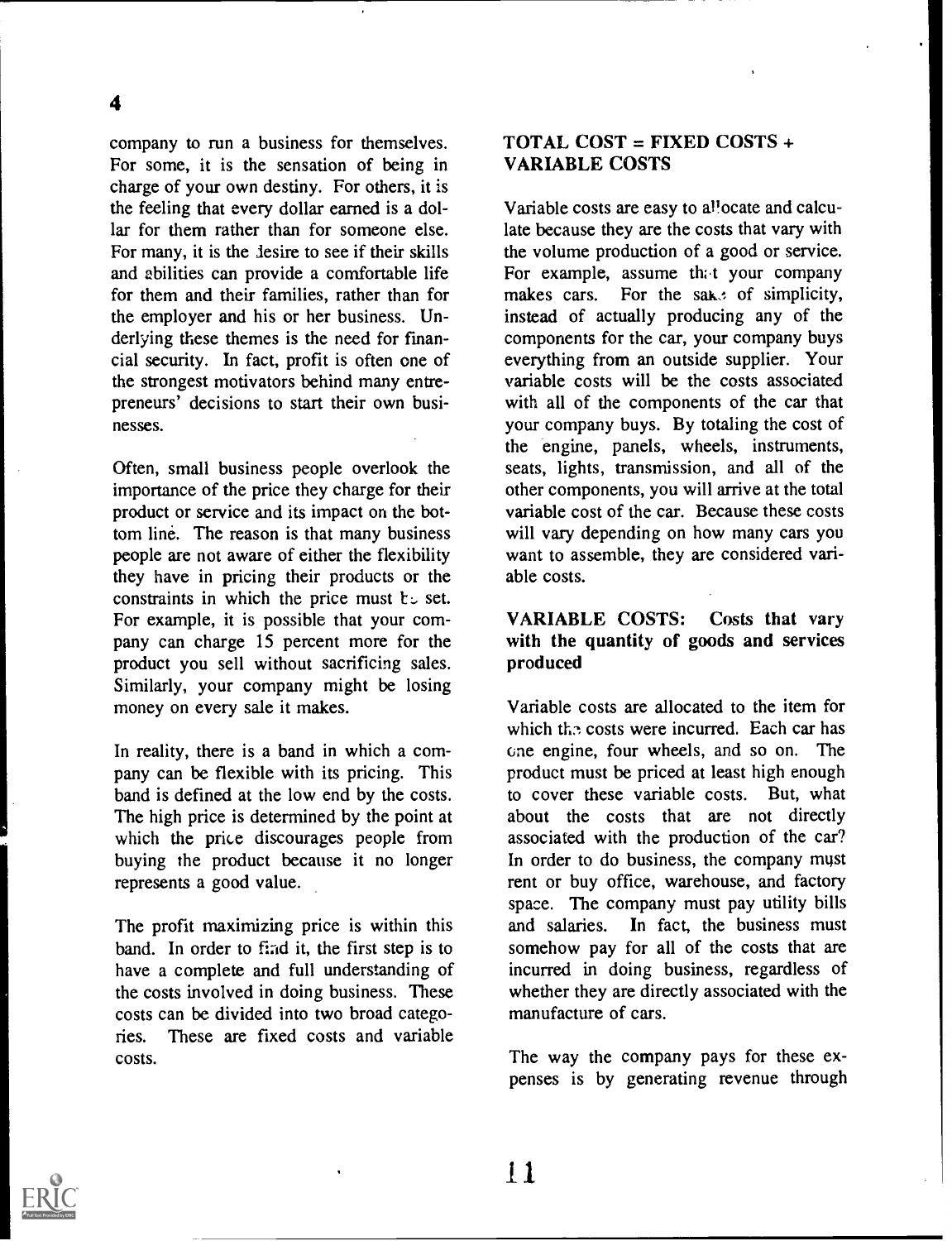sales. In other words, these costs must somehow be incorporated into the selling price. This form of expense or cost is called a fixed cost.

#### FIXED COST: Costs which are constant at all levels of production

A common strategy for paying fixed costs is to allocate them evenly over the production in the period in which the fixed costs are incurred. Many of the expenses that will be incurred by a business are paid over a regular period of time. Phone, electricity, rent and lease payments are paid monthly. Salaries to employees are often paid twice a month, sometimes weekly. A sensible accounting method of allocation is to attribute the costs of a period to the production of that period.

However, the prices charged for an item should be consistent over the long term. So, the manager must determine an appropriate charge per unit produced that will cover fixed costs over an extended period of time. This could be done by estimating the fixed costs that are incurred over the period of a year, then allocating these costs to the number of cars the business owner expects to produce in that year. In addition, a certain amount might be added to the fixed costs to provide a margin for error. This margin will vary, depending on the accuracy and uniformity of cost incursions. Using this method, the manager can ensure that the price charged will always be enough to cover fixed costs plus incidental costs.

#### FLOOR PRICE: Fixed Costs plus Variable Costs

The sum of the variable costs and the allocated fixed costs gives you the floor price. In general, the company can not price its products priced below the floor price and remain profitable.

Pricing above the floor price is not sufficient to guarantee profitability. The manager may charge twice the floor price and still lose money. If the price charged is too high, then fewer consumers than anticipated will buy the product. So, there would be fewer units over which to allocate the fixed costs. The result would be that the fixed costs are not covered. The company would be left with a huge fixed costs bill that could not be paid. Let's take a look at this problem numerically.

| The variable cost of<br>producing a car $\ldots \ldots \ldots$ \$5,000 |  |  |
|------------------------------------------------------------------------|--|--|
| The fixed costs over a<br>period of a year $\ldots \ldots$ \$2,500,000 |  |  |
| Number of cars<br>produced per year $\dots \dots \dots \dots$ 1,000    |  |  |

What is the total fixed cost per car?

#### FIXED COST Per Unit = total fixed cost/number of units produced

 $$2,500,000 = $2,500$  per car 1,000

After seeing this number, the manager decides to sell the car for \$30,000 and make a huge profit margin on the cars sold.

What was the profit margin per car?

#### PROFIT MARGIN = Selling Price - Floor Price

 $$30,000 - $7,500 = $22,500$ 

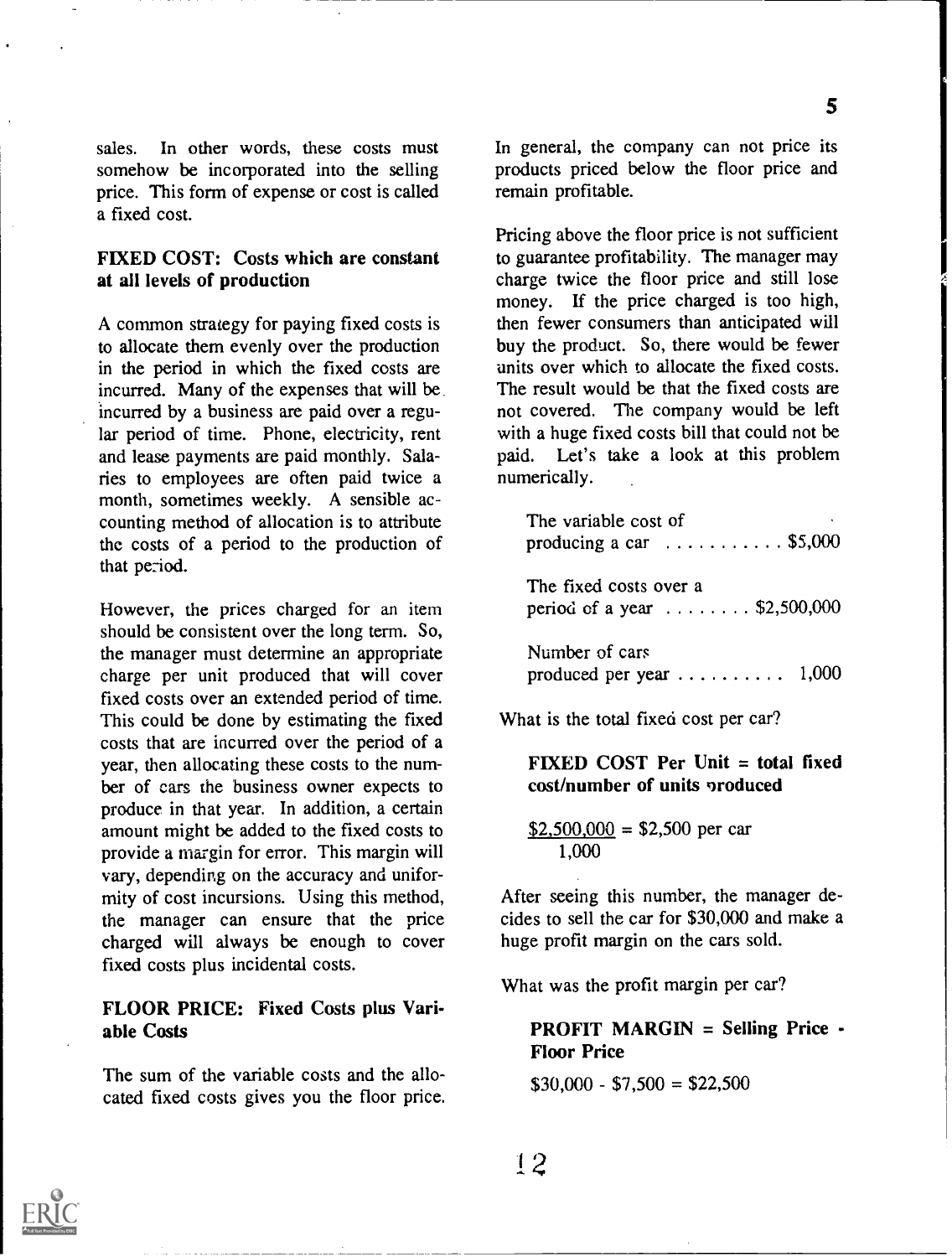#### 6

Unfortunately, the market did not want to pay \$30,000 for the car, and only 50 units were sold in the year. If the company only sold 50 cars in the year, how much money did they lose?

The total money spent to manufacture and sell the cars was the total of the fixed costs plus the variable costs per car:

Total fixed costs  $\ldots \ldots$  \$2,500,000

Total variable costs for the year (\$5,000 x 1,000 cars) . \$5,000,000

Total costs for the year . . . \$7,500,000

The total income received on the sale of the cars:

Income  $\ldots \ldots \ldots \ldots$  \$1,500,000

Therefore, the total amount of money lost in the year:

Income - Expenses = Profit/Loss

 $$1,500,000 - $7,500,000 = ($6,000,000)$ loss

As you can see, the profit margin became irrelevant when it was compared to the number of cars that were sold. For the company to have been profitable, the manager would have needed to find a price that would provide for a small profit per car and yet have allowed all of the cars manufactured to be sold.

## WHAT ARE THE OTHER FACTORS THAT WILL AFFECT THE PRICING STRATEGY?

As the illustration  $\sim$   $\gamma$  demonstrates, there is more to pricing than just knowing what your costs are. The price band in which your company can be profitable is determined not only by the costs that are incurred in doing business, but also by the volume of sales. The challenge facing the manager is to determine the most appropriate price given your minimum required profitability level. In other words, the manager needs to find the ideal production level. This is the price at which sales volume and profit per unit combine to produce the maximum profit level.

## HOW DOES MARKET DEMAND AND SUPPLY AFFECT PRICING?

The basic assumption for the typical demand curve is that as the price decreases the number of units demanded increases. For the most part this is true. However, there are some products with inelastic demand for which a decrease in price will not substantially increase demand. The demand for insulin is inelastic. Even if insulin is sold at a very low price, the diabetic will not buy more than prescribed.

Luxury products are another exception to the typical price/demand relationship. If the price of a fur coat which usually costs

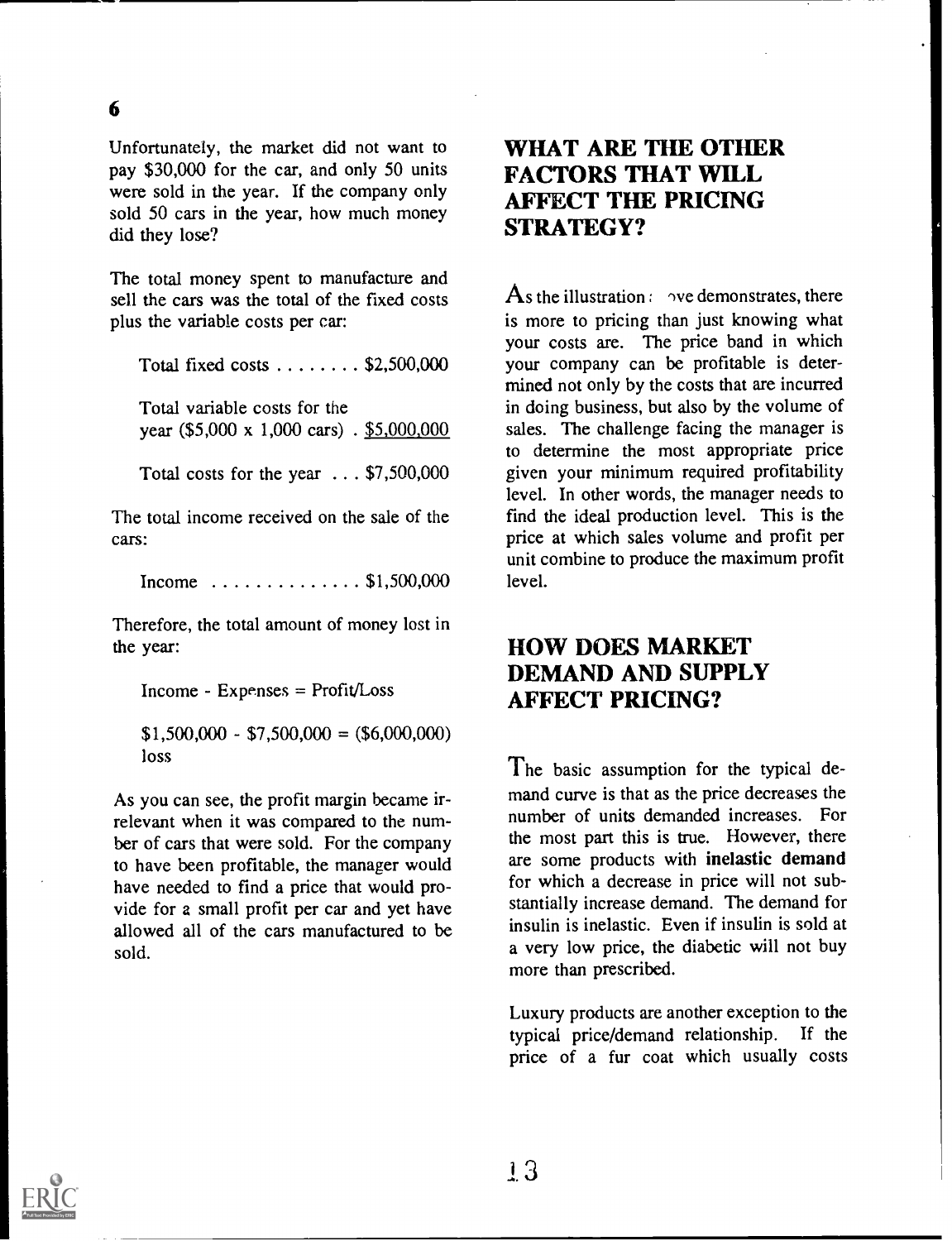\$4,000 is reduced to \$2,000 will demand significantly increase? Maybe not!

Consumers might think that the fur coat is of poor quality. Or, perhaps, the buyer might not feel as good in the coat if they know they paid only \$2,000.

Now, look at Graph 1. This is the graph of typical relationship between consumer demand for goods in one product category and price. In general, as price decreases, the quantity demanded increases.

Look at Graph 2. This is the graph for the total supply of goods in one product category. As prices increase, manufacturers are willing to supply more product. Why? Assuming that production costs per unit do not increase at the same rate as selling price, then the profit margin increases as the selling price increases. The increasing profit margins motivate suppliers to produce more goods.

Finally, let's put the demand and supply curves together in Graph 3. Note that there is only one point these two curves intersect. This is the equilibrium point, which reflects the ideal production level. Let's examine the graph carefully. Imagine that this is the graph of the sales of color televisions. At the profit maximizing price, suppliers will sell 9,000 units at \$350 price, for a total sales revenue of \$3,150,000 (9,000 units X \$350). If the price is reduced to \$300, then the total sales revenue would be \$3,000,000  $(10,000)$  units X \$300). On the other hand, if the price is increased to \$400, then the total sales revenue would be \$3,040,000

 $(7,600)$  units X \$400). So, the supplier makes the most total sales revenue when the color televisions are sold for \$350.

Unfortunately, this formula does not work in the real world. While there is a profit maximizing price for any given product or service, finding it is not as simple as solving two equations. The reality of the marketplace is that there are many influences on the price of a product other than how it will affect sales volume. The price will be influenced by the marketing strategy, the relationship the products has with its competitors, and the distribution system.

#### WHAT COMPRISES A MARKETING STRATEGY?

Most successful products and services have a marketing plan. Often, during the product development stage, the marketing plan is not formalized. However, before the product is commercialized, the elements of the marketing plan need to be considered.

The classical marketing model incorporates four elements. These elements, known as the Four Ps of Marketing, include:

Product: Is the product functional? Does is satisfy a need within the marketplace? How does it perform in relation to its competitors? Which products or processes does this product replace?

Promotion: What is the best way for a consumer to find out about the product? How should the product be perceived in relation to its competitors?

Place: Where will the product be available for consumption? Is location logical and predictable?

 $\overline{\phantom{a}}$ 



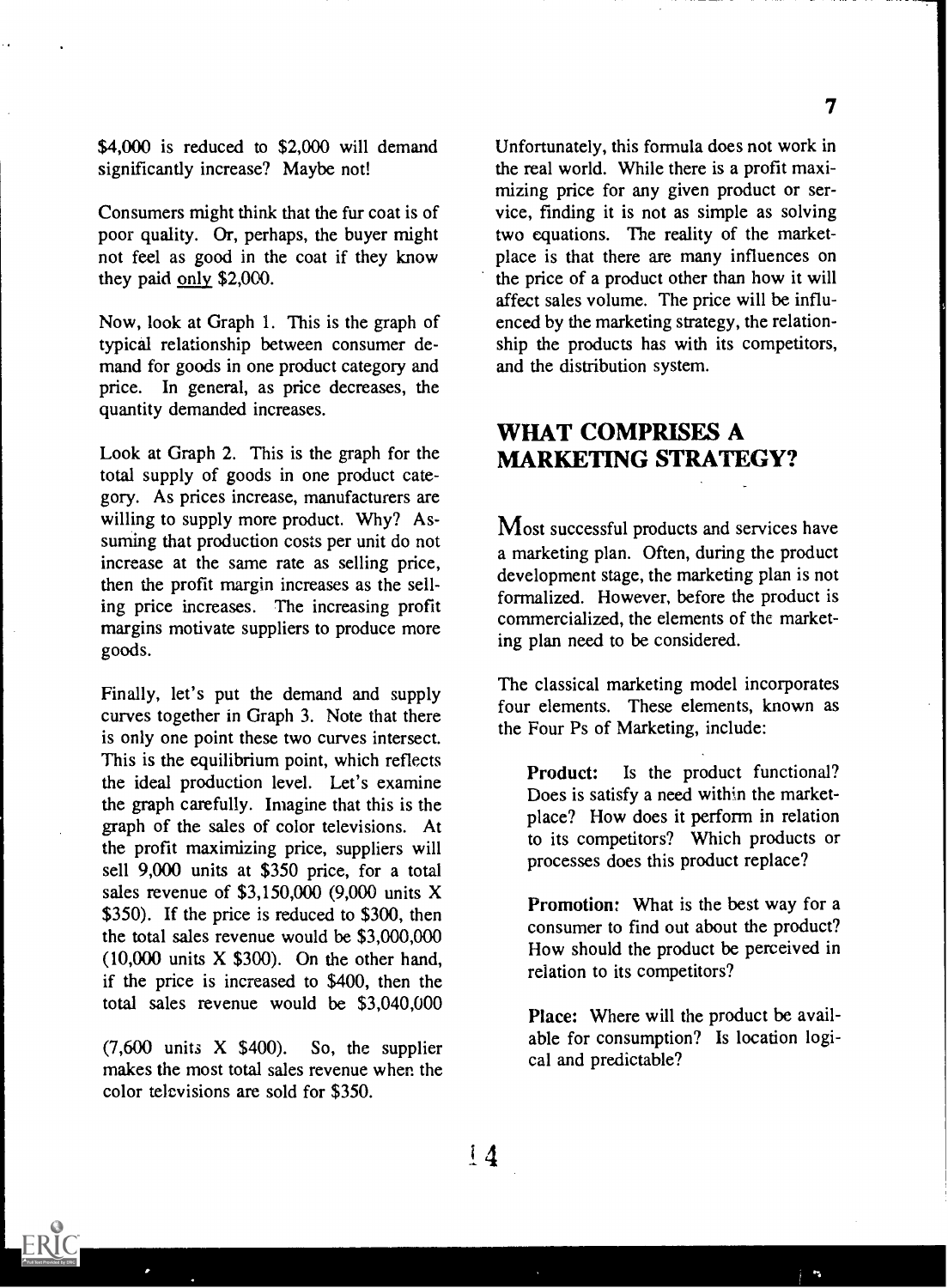











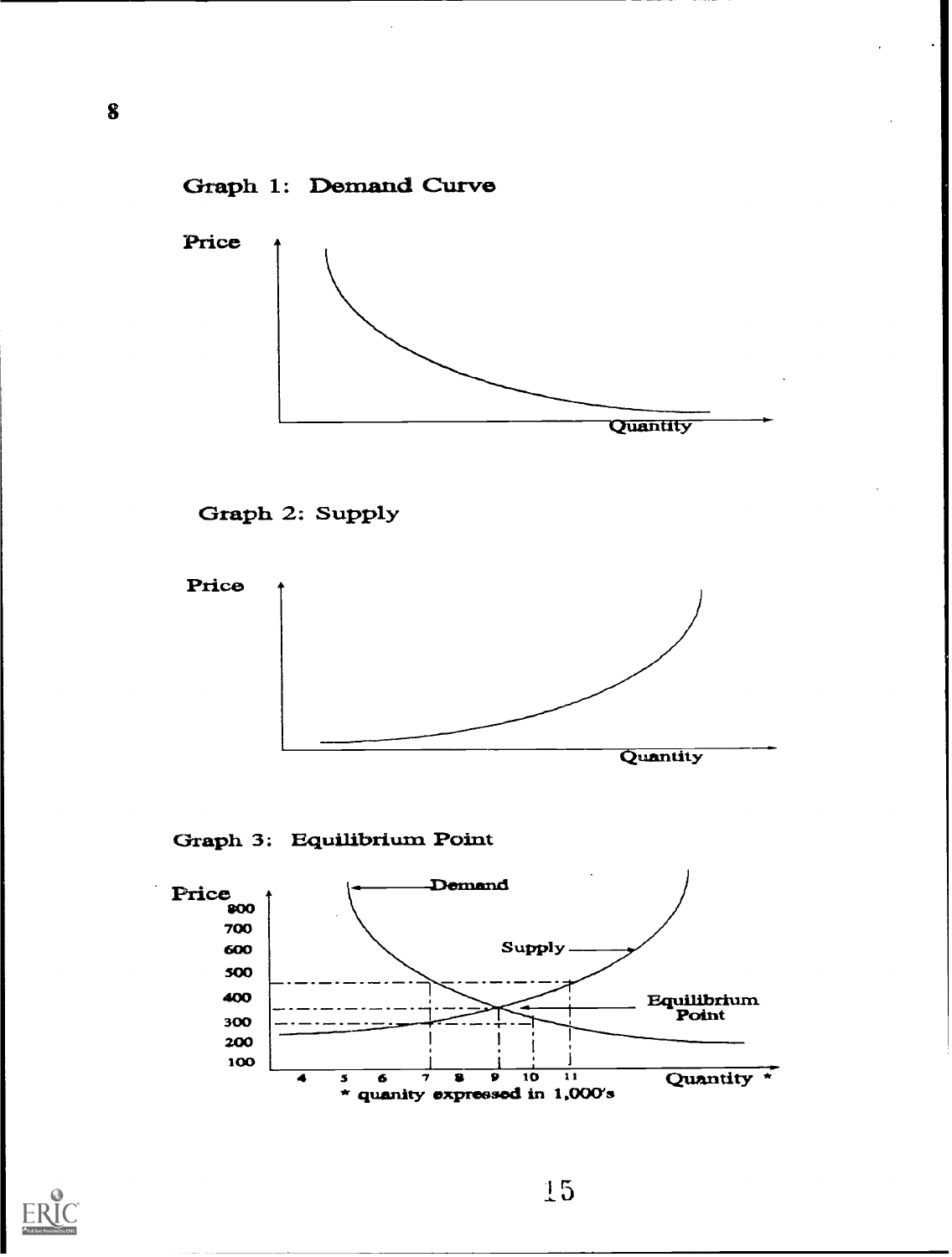Price: Does the product represent value to the consumer? How is the product priced in relation to its competitors? What image is projected by the price of the product?

As an element of the marketing communication process, the price that is charged for a product makes a significant statement about the product. Often, price is used as the major decision criteria for many consumers. In other words, because there is little real or perceived difference between products available, the consumer will use the price as an indicator of quality or value.

The influence that price has over the consumer is dependent upon a number of factors. Generally, price is used as a decision criteria in the absence of more persuasive decision criteria. In other words, all else being equal, consumers will be influenced by the price. However, this rule is not set in stone. In reality, price is considered in making most consumption decisions. But, the influence that price has varies, depending on the value of the other differentiating factors available to the consumer. The influence of price is on a continuum, which is best described using the product life cycle.

## HOW DOES THE PRODUCT LIFE CYCLE AFFECT THE MARKET STRATEGY AND PRICING?

The product life cycle describes the competitive stages that a product category will undergo through time. The life cycle is broken into four distinct stages. These are introduction, growth, maturity and decline.

The influence that price has over the purchasing decision will depend on the position of the product within the product life cycle.

At the introduction stage, price has the least influence over consumers because the product is new and unique. Generally, people who want to be on the cutting edge of technology buy these innovative products. The mass market will not purchase a new product until it has been proven.

If a manager is introducing a product at this stage of the life cycle, then pricing will be influenced by the price of the product that is being replaced. At this stage, however, the manager has a great deal of flexibility to set prices. If the strategy is to capture as much market share as possible, then they will price the product low and adopt a "penetration" approach. If the manager chooses to generate as much profit per unit as possible, then they will price the product high and adopt a "skimming" strategy.

During the growth stage of the life cycle, competition begins to duplicate the product which has proven to be successful. Competitors differentiate their product based on a particular target market's requirements. Price will begin to come into consideration as competitors attempt to represent better value to the consumer.

Pricing becomes more important because it acts as an indicator of quality for the consumer. At this time, it is important to match the position of the product with the price. For examp.e, a quality image in packaging, promotion, and product features justifies a higher price.

Next, the product category will enter the maturity stage of the cycle. The product is

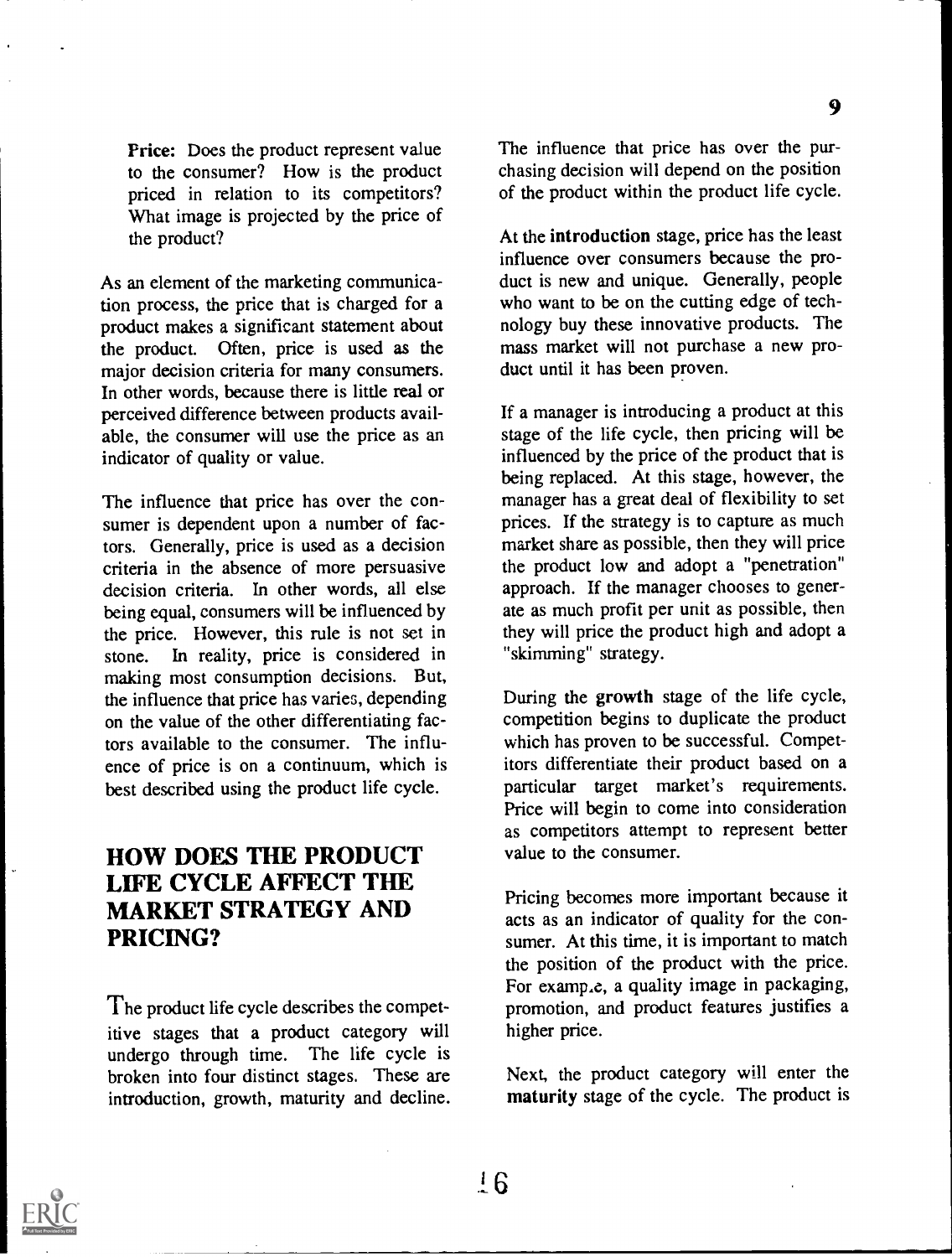now widely available, and there are numerous competitors in the market. The product has been widely accepted as a permanent technology, and there is little doubt as to the usefulness of the product. The consumer is knowledgeable, and the products that are available are essentially identical.

Price plays a significant role in the decision making process. If two products are nearly the same, then consumers will base their decision on price. Therefore, it is essential for manufacturers to adopt a price point that is acceptable to consumers.

It is likely that cut-priced producers will enter the market during the maturity phase. They will attempt to distract consumers from product features by offering a lower quality product at a reduced price. Manufacturers of higher quality products will fend off such attacks by promoting their differential advantages leading to high promotional budgets. The success of these warring parties will determine the longevity of this stage of the cycle.

Inevitably, the product category will enter the decline phase. In this phase, there is decreasing level of market demand for the entire product category. For example, with the advent of CD players, the demand in the United States for stereos has declined.

Manufacturers may slash the prices for products in the decline phase to the lowest possible level. The acceptable pricing band is at its narrowest in this stage of the life cycle. Manufacturers must pay close attention to margins and costs in order to maintain profitability.

Since there is very little chance of rejuvenating the market, manufacturers tend to

decrease their promotional investment in declining product categories. Instead, they may choose to invest their promotional dollars in other high growth industries. When the product is no longer profitable, the manufacturer may stop production of the product all together.

Knowing where your product is placed in the product life cycle will help you to predict target markets, competitive moves, pricing tactics, promotional campaigns, and distribution strategies. This knowledge will form an integral part of your overall product strategy.

## HOW DO DIFFERENT MARKUP STRATEGIES AFFECT YOUR PRICING?

It is best to price products based on their perceived value to the consumer. Unfortunately, calculating perceived value may be extremely difficult if not impossible. This is complicated by the fact that perceived value may often be different between customers even though they pay the same price for a service or product.

The solution that many businesses find to this problem is to calculate their variable costs and add a percentage to cover fixed costs and profit for the business. This percentage is called a markup.

Some companies use a standard markup percentage on all items. This form of pricing can be successful or practical when it is difficult to evaluate between alternatives.

Another option is to use a variable markup system. This is common for manufacturers

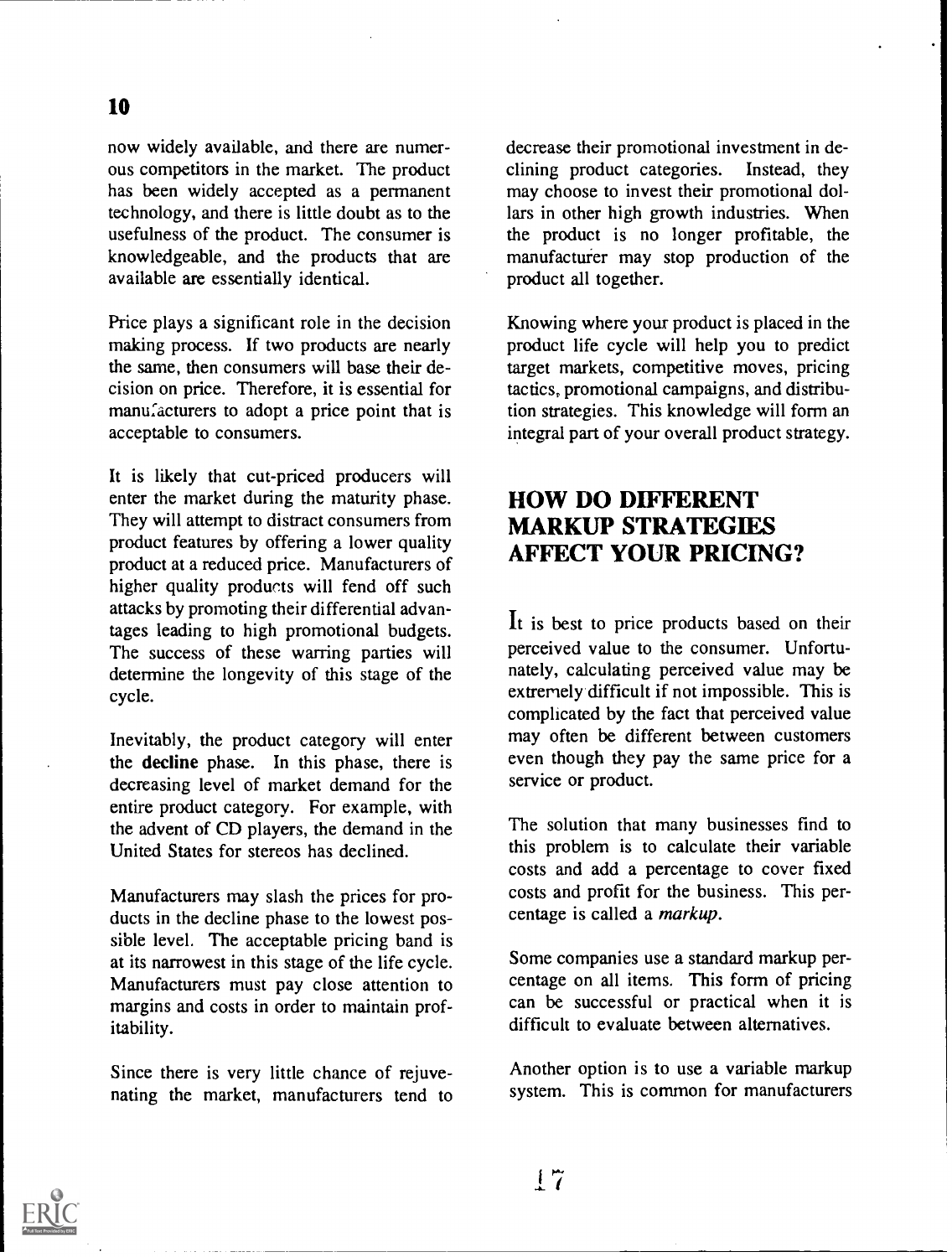or retailers who stock a wide variety of products, each of which may have a different type of appeal to the consumer. The percentage markup is varied between products because consumers use different valuative criteria for the products. If price plays a major role in the evaluation procedure, then the markup is likely to be narrow, and should be watched carefully. If price is not so important, then the markup can be higher.

#### WHAT ARE PRICING INCENTIVES?

Given accurate information about pricing, the entrepreneur has great flexibility in pricing tactics. One of the most common forms of rapid, tactical price change is that of a strategic discount. This discount can be applied for a variety of reasons and will produce a variety of end results. The most popular is that discounts tend to increase sales.

However, discounting decisions cannot be taken lightly. Price cutting sends a signal to the marketplace, the interpretation of which is not easy to control. The reason for this is that there are a number of objectives that can be achieved through exactly the same price cut. They may include the following:

- An attempt to attract new customers to the market
- An effort to increase usage rates among existing customers
- A method of taking customers away from competitors
- A means of discouraging existing customers from switching to competitors
- An approach for encouraging customers to buy now instead of later
- A technique for discriminating among different types of buyers
- A means of using the low price of one product to sell another product in the line

Each of these reasons represents an entirely different rationale for the discounting tactic. The impact of the price discount will depend on how it is communicated to the consumers. For these tactics to be effective, they must be part of an overall pricing strategy which is being objectively measured and evaluated by management.

#### WHAT ARE THE DIFFERENT TYPES OF PRICING INCENTIVES?

Pricing incentives can take a variety of forms, depending on the strategy being deployed. The most common types of pricing incentives selected include the following:

- Tactical Discounts. This discount takes the form of a temporary consumer price reduction which increases the perceived value of the product to the purchaser.
- Quantity Discounts. Discounts are often granted to buyers who purchase in

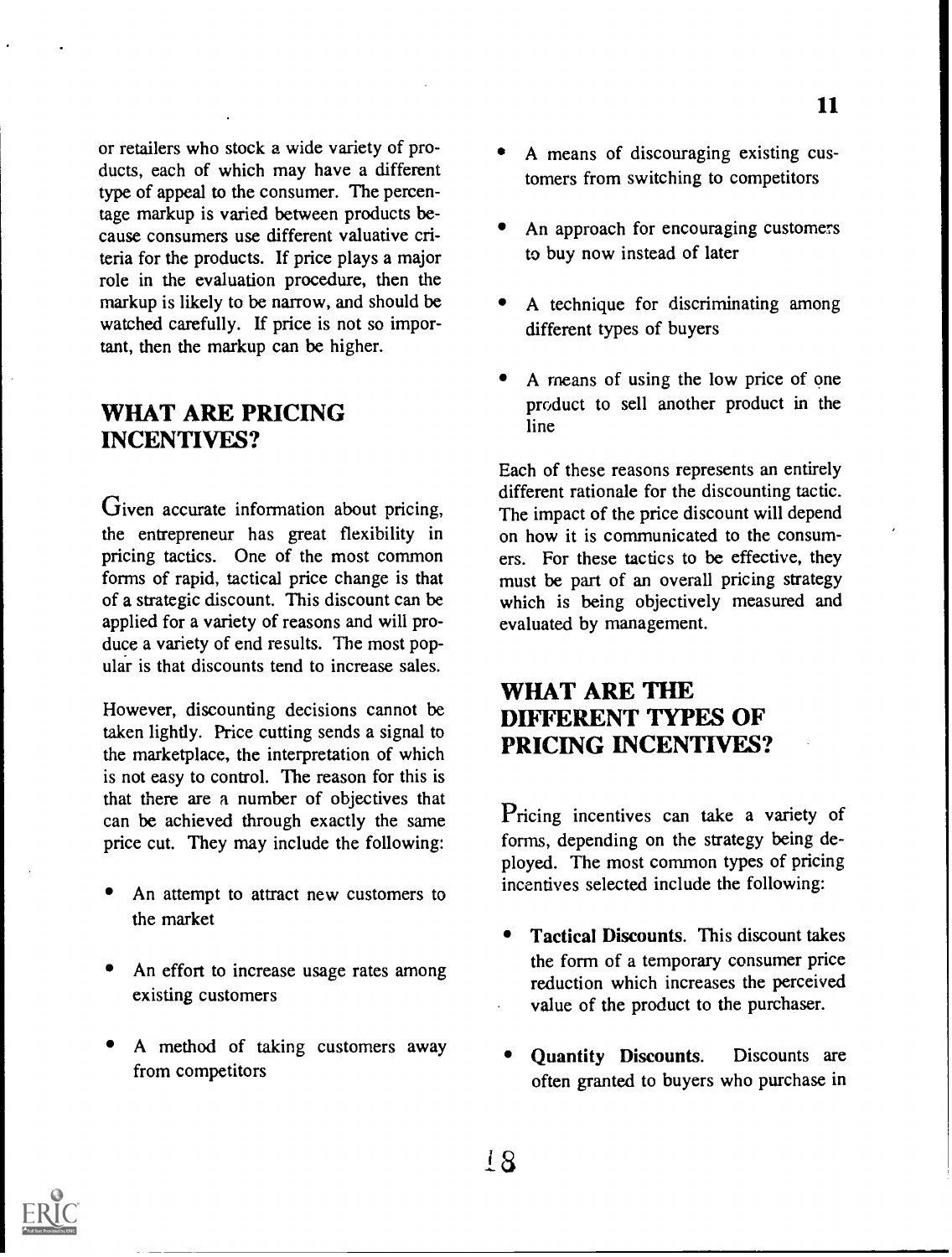large quantities. The rationale behind the discount is that often there is a cost savings to the manufacturer if customers buy large volumes of items. Specifically, many of the overhead costs involved in a sale are reduced per item if they are spread over a greater number of items. For example, if a sales call costs the manufacturer \$50, and the salesman sells 50 items, then the cost per item is \$1. However, if the salesman sells 500 items, the cost is \$0.10 per item. Therefore, the manufacturer can afford to charge less and still make a good profit on the sale. This type of incentive is useful if such cost savings can be realized.

- Cumulative Discount. This discount is similar to the quantity discount. It encourages consumers to continue to buy from one supplier over an extended period. The discount becomes more valuable the longer the customer remains loyal to the supplier.
- Trade Discount. This is a discount that is applied to the distributor as a reward for either stocking or pushing a product. It is used to encourage the distributor to place items in a more favorable position within a store to make the item more noticeable to the consumer. This is similar to a cash discount, which is an upfront price reduction to the retailer. This encourages the retailer to replace their existing products with your new product. Often this type of incentive is the only way that a manufacturer can get a retailer to make room on a shelf for a new product.

Cash Discount. The vast majority of sales in industry are made on a credit basis. The objective is for the retailer to buy the merchandise on credit, sell the product, then pay for it. Manufacturers will offer retailers incentives for paying for their products as early as possible, because the sooner they get their money the better off they are. Therefore, they will offer a cash discount for the payment before it is due. Often this discount will take the form of a percentage of the total amount owed.

## HOW DO YOU DETERMINE APPROPRIATE PRICING STRATEGIES FOR A BUSINESS?

This unit focused on the importance of pricing as a marketing activity in the marketplace and in the development of a marketing strategy. The following steps will act as a guide in the development of a comprehensive pricing strategy.

- 1. Determine buyer needs, wants, and desires. This is a fundamental step in the development of any comprehensive marketing plan. The answers to these questions will allow an evaluation of the value placed on the services you will provide.
- 2. Determine market position. What do consumers think of your product or service? Is your product a viable alternative? What are its strengths and weaknesses? Is it vulnerable to attack by

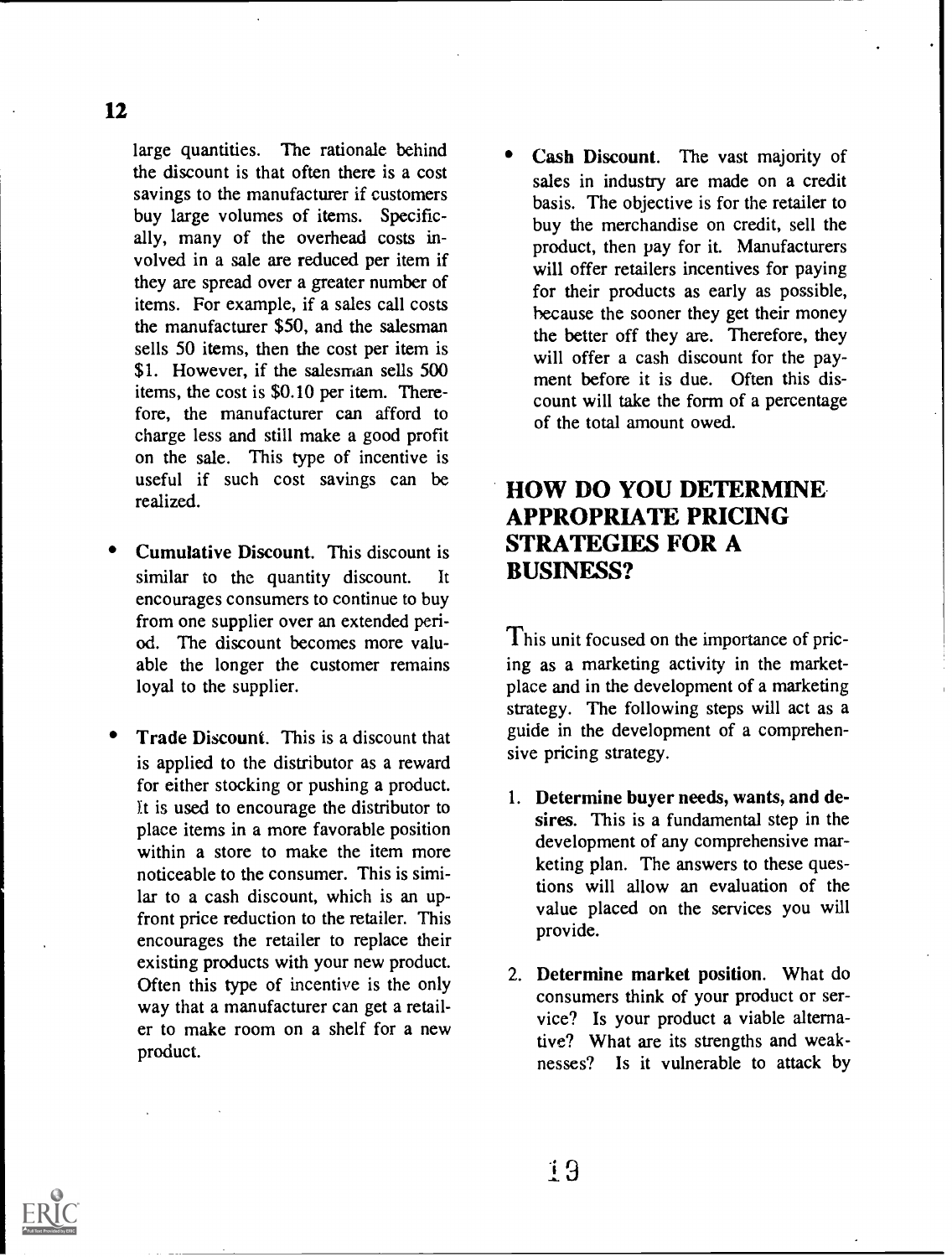competitors? From which directions and using what tactics?

- 3. Evaluate your competition. Take a look at what your competition is doing. Leave your office and visit the major points of distribution and see your competitor's packaging, pricing, promotional displays, and any other means that they are using to attract customers. Pretend to be a customer and ask the salesman's evaluation of your product and your competitor's products. How have your competitor's prices changed in previous months? Have they introduced any new products? What are they doing differently and why? What do your competitor's moves tell you about their strategies and the direction of the market?
- 4. Conduct a complete analysis of costs. Costs must be analyzed so that prices can reflect cost behavior. This will prevent or help reduce the risk of low or negative profitability.
- 5. Prepare product or service line financial statements. It is important to know the exact contribution to profitability of each item in the line of products and services. This knowledge will allow you to determine the exact role that each product plays in the overall picture of your company operations. Again, this analysis should be conducted in fine detail in order to derive a completely accurate understanding of profit centers.
- 6. Assess your existing and future operations. As important as your ability to analyze your cost and profit structures is your ability to track them over a period of time. Your management information system must be capable of providing ac-

curate and timely financial information. An information system must have the capacity to grow with the company, and be able to adjust to inclusions and subtractions from the product line on an ongoing basis.

- 7. Communicate with employees, distributors, and retailers. The people who will ultimately implement and adhere to pricing policies must be brought into the communication process. These are the people who must buy into changes. They will greatly benefit from a complete understanding of the rationale behind any moves.
- 8. Communicate with buyers and users. Price changes that are considered unreasonable can cause great alienation of customers and users alike. Communicating directly with those who must evalua. the value of your products and services will facilitate cooperation.
- 9. Monitor results. The strategies of a pricing program must be designed to accomplish specific goals. It is crucial that the results of any pricing program be monitored and tracked against some prespecified targets. If results are not as planned, then strategies and tactics must be modified. This proceding is crucial if the organization hopes to improve on an ongoing basis.

To set a profitable price, the entrepreneur must be aware of both costs and market conditions. Price is a cue to the consumer about product quality. It ultimately determines the profit margin for each unit sold, and the financial success of the business.

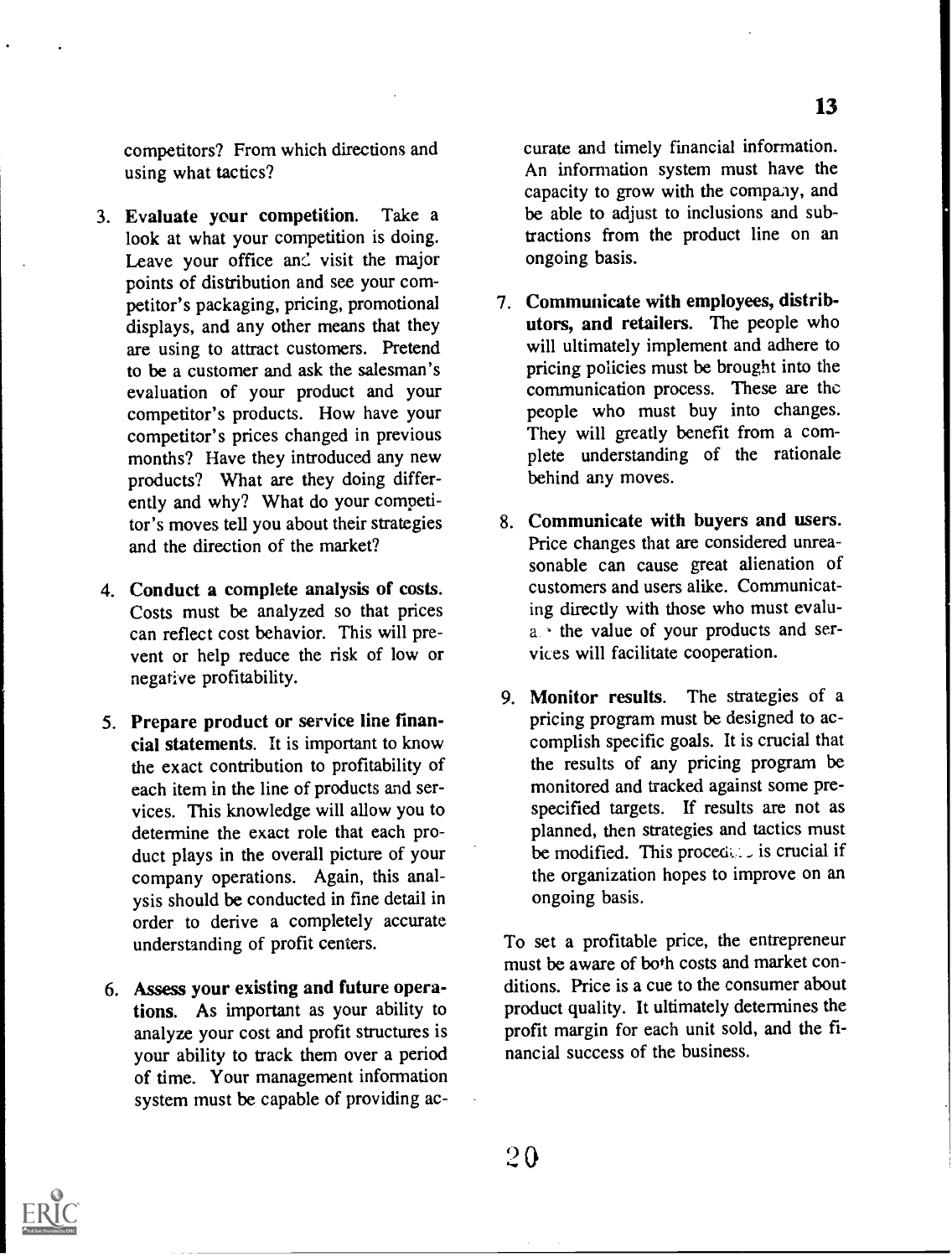## **ACTIVITIES**

The following activities are designed to help you apply what you have learned in this unit.

#### INDIVIDUAL ACTIVITIES

#### A.

The following list of costs pertain to automobile production. Identify which of the costs are fixed and which are variable:

Salaries for line workers paid on a production basis.

- Rent on premises
- Salaries for management staff
- Leasing of equipment
- Glass for windshields
- Plastic for the dash board
- The base salary component of a salesman's salary
- Advertising expenses
- Research and development costs

Determine the most appropriate method for charging the fixed component of these costs to the selling price.

#### B.

The following costs pertain to the factory described in the first activity:

| Fixed component    | $$100,000$ per month |
|--------------------|----------------------|
| Variable component | $$5,000$ per car     |
| Selling price      | \$10,000             |

What number of cars need to be sold per month before the company begins to make a profit? What is this quantity known as?

#### **GROUF ACTIVITIES**

#### A.

In groups of three, choose a product that is familiar to each member of the group. Conduct a marketing analysis on the product focusing on the following three areas:

Product. What are the product's unique benefits to the consumer? How is this product superior/inferior to its competition?

Promotion. What methods are used to promote this product to the consumer? What benefits are portrayed in the promotion? (not necessarily the same as above)

Distribution. Where is the product available? What does the point of distribution say about the product?

After discussing these components, determine an appropriate price for the product given the influence of the other components

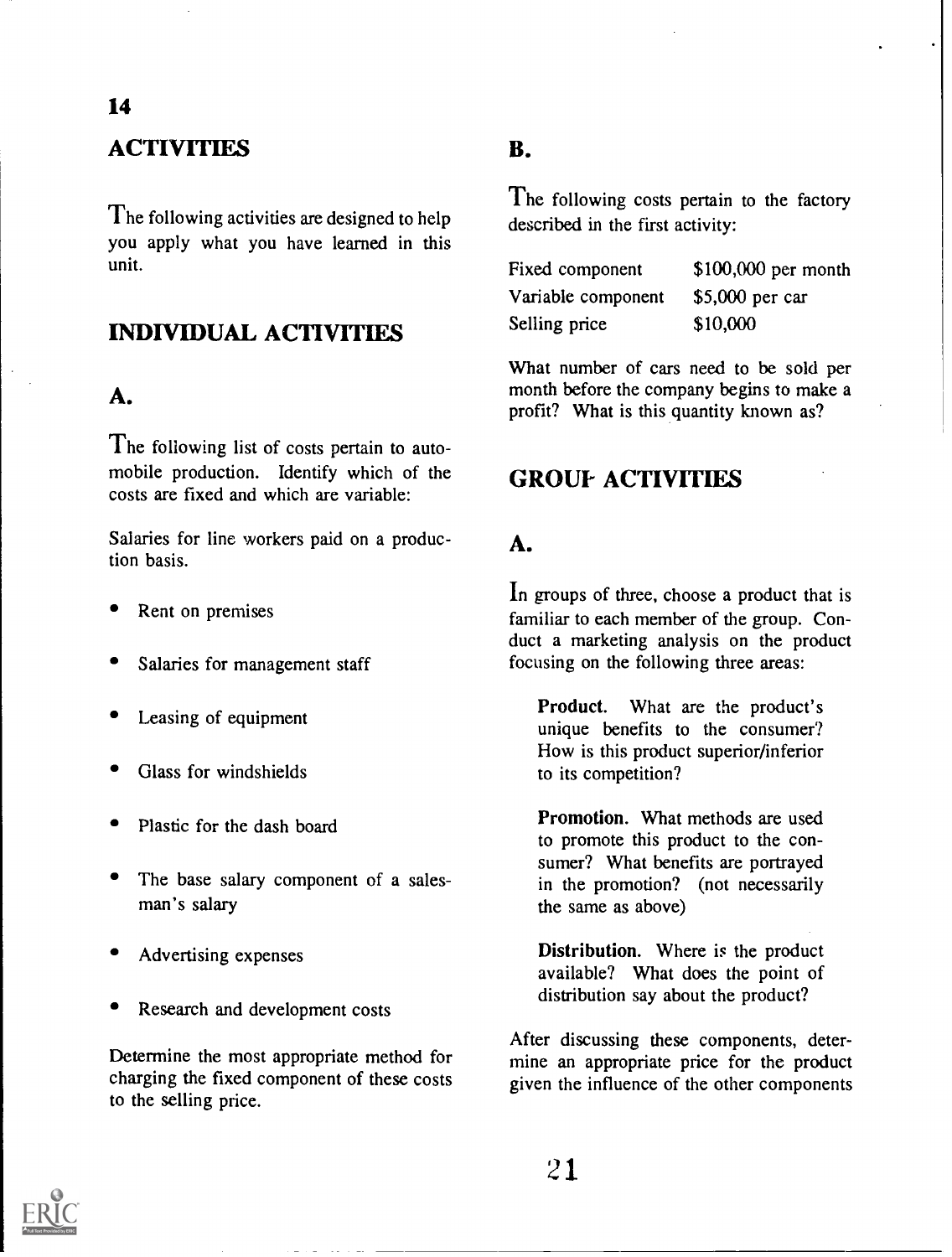of the marketing mix. Is the current price of the product appropriate based on your analysis?

#### B.

As a group, choose a product whose manufacturing components you are all fairly familiar. Consider the following:

- $\bullet$ Define each step of the manufacturing process from raw materials through to finished product
- Estimate the costs associated with production including the process and the raw materials
- Determine the volume required to break even on your estimated costs.
- Adding a component for additional overhead, estimate the price of the product. How close were you to the actual price of the product?

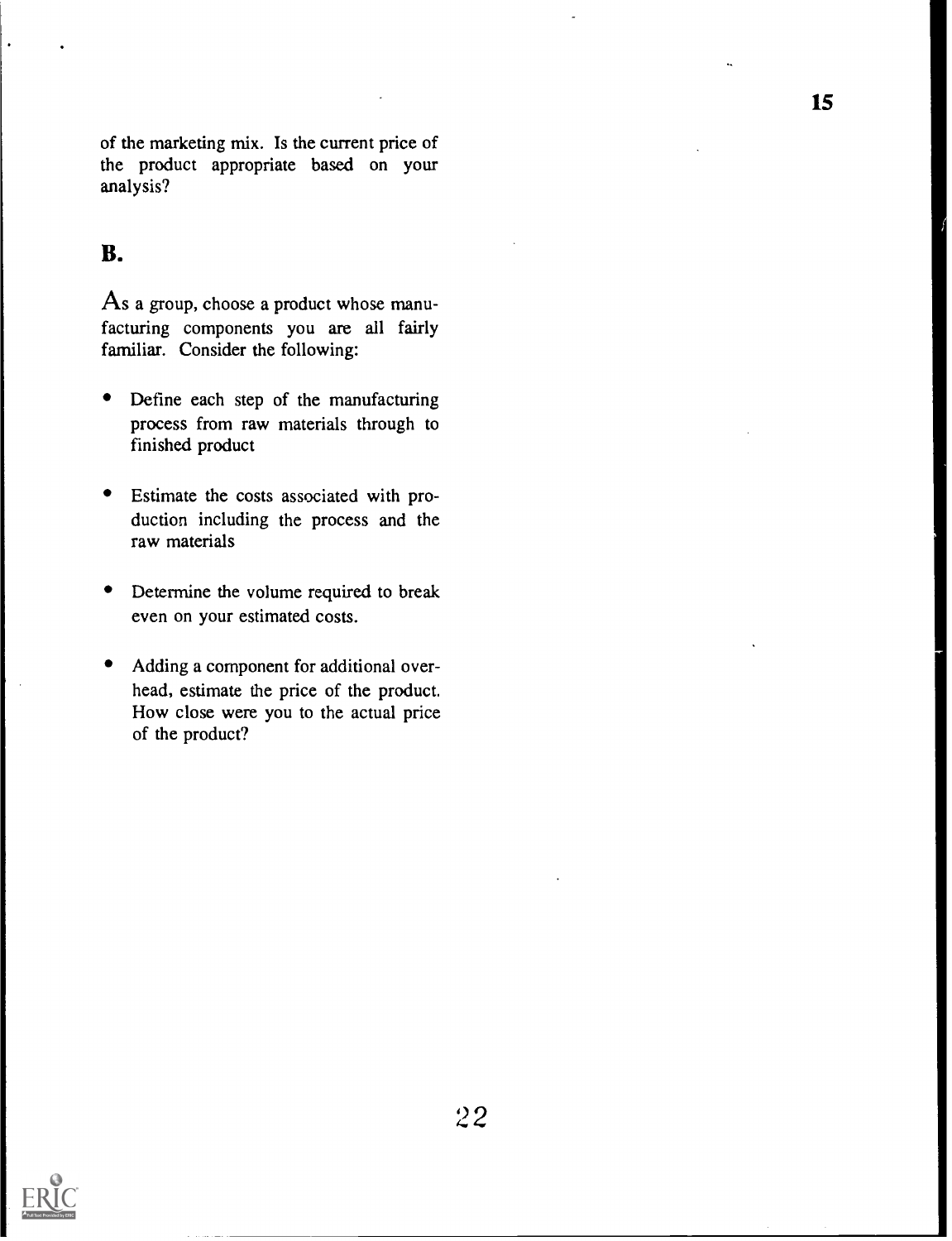## CASE STUDY

Jane Rice is a graphic designer and layout specialist who has operated her own business from her home for several years. She has earned a reputation for working accurately and skillfully. Her secret to success has been her ability to turn jobs around quickly and with very little notice. Her clientele consists of several major advertising agencies, magazine publishers, and quick printers in Cincinnati.

Jane is considering updating her computer capabilities and production facilities to include special printers. These printers include special printers. would allow her to eliminate one step in the production process. She currently leases all of her equipment. Her leasing company, is prepared to allow her to trade her old equipment for new with a minimal transaction fee. However, the new lease payments would be approximately 38 percent higher than those she currently pays.

The equipment she is considering purchasing has several advantages over her current equipment. The computer has a much large: screen, and is much faster. It will allow her to open several programs at once. In addition, it has a larger storage capacity, and the capability of a direct link to her customers via modem. The printers will allow her to produce proofs for her clients which would have ordinarily been prepared by an outside vendor. This will save her clients time and the expense.

#### DISCUSSION QUESTIONS:

- 1. What factors will affect the service Jane can provide?
- 2. What are some alternative approaches to making this decision?
- 3. How will this decision affect the price she can charge for her services?
- 4. What factors will ultimately determine if Jane should go ahead with the purchase?

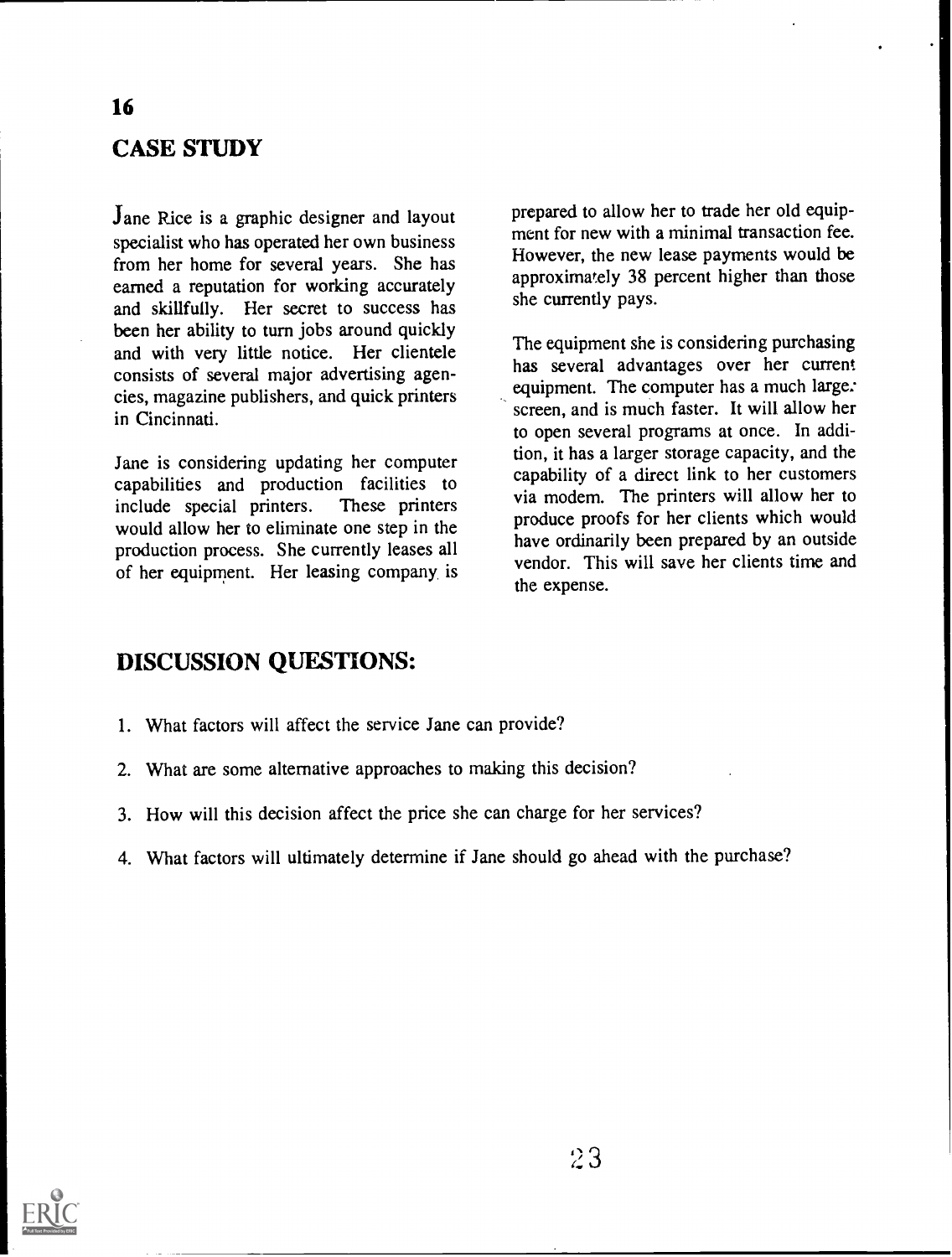#### ASSESSMENT

Read the following questions to check your knowledge of the topics presented in this unit. When you feel prepared, ask your instructor to assess your competency on them.

- 1. What are the costs that affect pricing? How are they calculated?
- 2. What are the other factors that affect the price your company charges?
- 3. What is a markup and when is it assessed?
- 4. What are the different types of pricing incentives available and how do they affect your customers? What can they be used for?
- 5. What is the procedure for selecting appropriate pricing strategies?

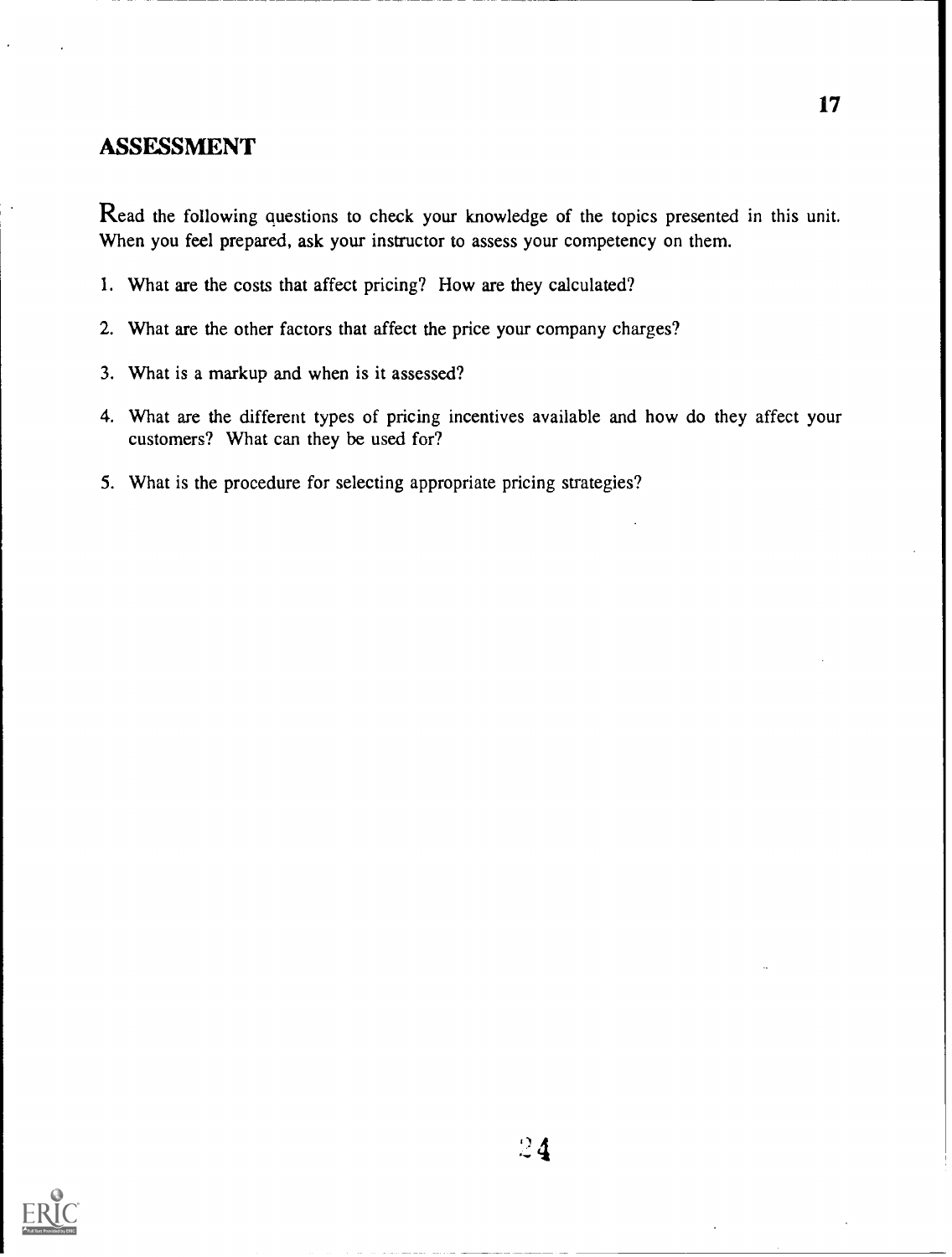#### **REFERENCES**

- Britt, S., et al. Marketing Management and Administrative Action. New York, NY: McGraw-Hill, 1983.
- Cook, K. AMA Complete Guide to Small Business Marketing. Lincolnwood, IL: NTC Publishing, 1993.
- Davidson, J. The Marketing Sourcebook for Small Business. New York, NY: John Wiley & Sons, 1989.
- Monroe, K. Pricing: Making Profitable Decisions. New York, NY: McGraw-Hill, 1990.

Montgomery, S. Profitable Pricing Strategies. New York, NY: McGraw-Hill, 1988.

Morris, M., and Morris, C. Market Oriented Pricing. New York, NY: Quorum Books, 1990.

Rogers, L. Pricing for Profit. Cambridge, MA: Basil Blackwell, Ltd., 1990.